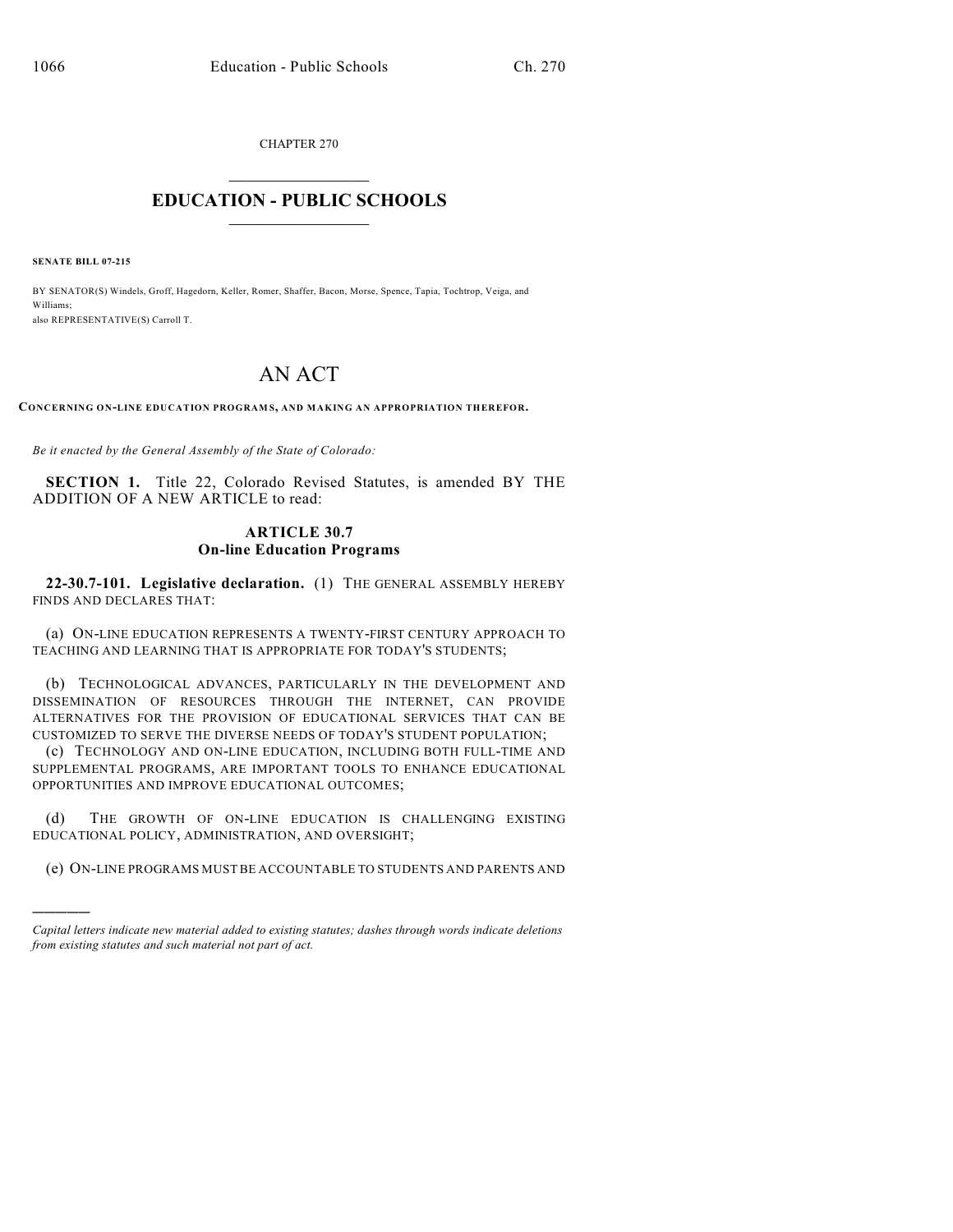TO THE INSTITUTIONS THAT ACCREDIT ON-LINE PROGRAMS;

(f) THE STATE HAS A ROLE IN ENSURING QUALITY OVERSIGHT OF ON-LINE PROGRAMS, BUT THE STATE SHOULD NOT REPLACE A SCHOOL DISTRICT OR AN AUTHORIZING ENTITY IN DIRECTLY ADMINISTERING ON-LINE PROGRAMS;

(g) LOCAL CONTROL OF SCHOOLS IS A FUNDAMENTAL COLORADO VALUE;

(h) IT IS THE ROLE OF FAMILIES AND STUDENTS TO CHOOSE THEIR SCHOOLS AND MODELS OF EDUCATION; AND

(i) A STUDENT'S ACCESS TO EDUCATIONAL OPPORTUNITIES SHOULD NOT BE LIMITED BY WHERE THE STUDENT LIVES OR BY THE FINANCIAL, SOCIAL, OR OTHER RESOURCES THAT ARE AVAILABLE OR UNAVAILABLE TO THE STUDENT.

(2) THE GENERAL ASSEMBLY FURTHER FINDS THAT:

(a) IN RESPONSE TO A REPORT OF THE STATE AUDITOR RELEASED DECEMBER 11, 2006, CONCERNING A PERFORMANCE AUDIT OF ON-LINE EDUCATION IN COLORADO, THE DONELL-KAY FOUNDATION CREATED THE TRUJILLO COMMISSION CONSISTING OF A SMALL GROUP OF ON-LINE EDUCATION STAKEHOLDERS AND PROFESSIONALS;

(b) THE TRUJILLO COMMISSION HELD PUBLIC MEETINGS AND SOLICITED INPUT FROM ON-LINE EDUCATION PROFESSIONALS AND PARTICIPANTS THROUGHOUT THE STATE CONCERNING RECOMMENDATIONS FOR THE OVERSIGHT AND OPERATION OF ON-LINE EDUCATION IN COLORADO, AND, BASED ON THE INFORMATION AND IDEAS COLLECTED, PRODUCED A FINAL REPORT RELEASED FEBRUARY 15, 2007;

(3) THE GENERAL ASSEMBLY FINDS, THEREFORE, THAT THE STATE SHOULD:

(a) AVAIL ITSELF OF ENHANCED TECHNOLOGICAL SERVICES, WHICH ARE AVAILABLE AS A RESULT OF TECHNOLOGICAL ADVANCES, TO SERVE THE EDUCATIONAL NEEDS OF THE CITIZENS OF THE STATE MORE APPROPRIATELY; AND

(b) TAKE IMMEDIATE ACTION TO ENSURE QUALITY AND ACCOUNTABILITY IN THE ON-LINE EDUCATIONAL PROGRAMS OFFERED WITHIN THE STATE.

**22-30.7-102. Definitions.** AS USED IN THIS ARTICLE, UNLESS THE CONTEXT OTHERWISE REQUIRES:

(1) "ADVISORY BOARD" MEANS THE ON-LINE LEARNING ADVISORY BOARD CREATED IN THE DEPARTMENT OF EDUCATION PURSUANT TO SECTION 22-30.7-104.

(2) "AUTHORIZER" MEANS AN ENTITY THAT AUTHORIZES AN ON-LINE PROGRAM. "AUTHORIZER" SHALL INCLUDE A SCHOOL DISTRICT, ANY GROUP OF TWO OR MORE SCHOOL DISTRICTS, A BOARD OF COOPERATIVE SERVICES CREATED PURSUANT TO SECTION 22-5-104, OR THE STATE CHARTER SCHOOL INSTITUTE ESTABLISHED PURSUANT TO SECTION 22-30.5-503.

(3) "DEPARTMENT" MEANS THE DEPARTMENT OF EDUCATION CREATED AND EXISTING PURSUANT TO SECTION 24-1-115, C.R.S.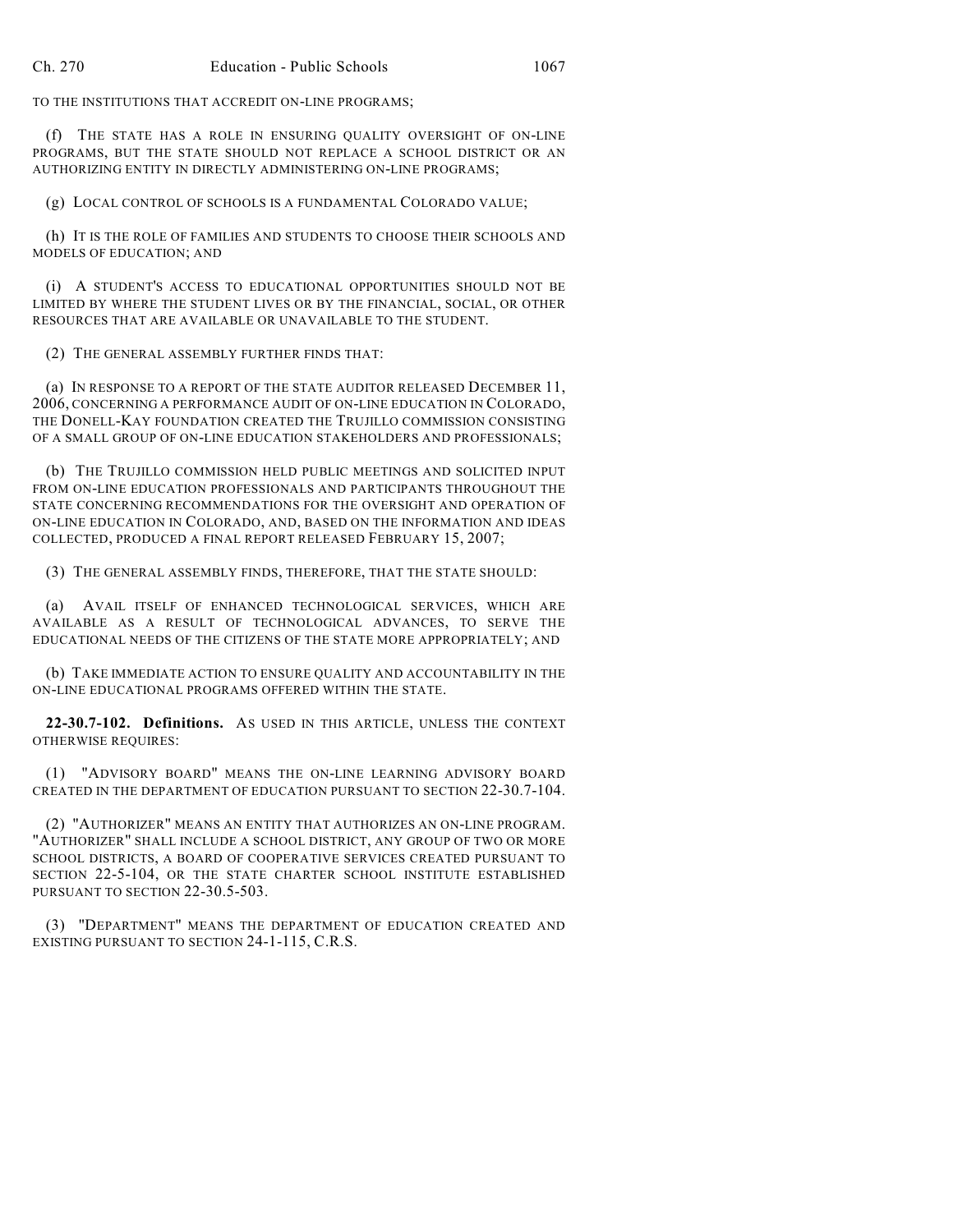(4) "LEARNING CENTER" MEANS A FACILITY IN WHICH A CONSISTENT GROUP OF STUDENTS MEETS MORE OFTEN THAN ONCE PER WEEK UNDER THE SUPERVISION OF A TEACHER OR MENTOR FOR A SIGNIFICANT PORTION OF A SCHOOL DAY FOR THE PURPOSE OF PARTICIPATING IN AN ON-LINE PROGRAM. A GROUP OF PARENTS AND STUDENTS MEETING REPEATEDLY, OCCASIONALLY, AND INFORMALLY, EVEN IF FACILITATED BY A SCHOOL, SHALL NOT CONSTITUTE A "LEARNING CENTER", AND A PRIVATE HOME SHALL NOT BE CONSIDERED A "LEARNING CENTER" UNDER ANY **CIRCUMSTANCES** 

(5) "MENTOR" MEANS AN INDIVIDUAL WHO IS RESPONSIBLE FOR PROVIDING SUPERVISION AT A LEARNING CENTER. A "MENTOR" SHALL NOT BE REQUIRED TO BE A LICENSED TEACHER BUT SHALL, AT A MINIMUM, SATISFY THE REQUIREMENTS SPECIFIED FOR A PARAPROFESSIONAL AS SUCH REQUIREMENTS ARE DESCRIBED IN THE FEDERAL "NO CHILD LEFT BEHIND ACT OF 2001", 20 U.S.C. SEC. 6301 ET SEQ.

(6) "MULTI-DISTRICT PROGRAM" MEANS AN ON-LINE PROGRAM THAT SERVES A STUDENT POPULATION DRAWN FROM TWO OR MORE SCHOOL DISTRICTS.

(7) "ON-LINE DIVISION" MEANS THE DIVISION OF ON-LINE LEARNING CREATED IN THE DEPARTMENT OF EDUCATION PURSUANT TO SECTION 22-30.7-103.

(8) "ON-LINE LEARNING EXPERT" MEANS A PERSON WITH SPECIAL KNOWLEDGE OF AND EXPERIENCE IN THE TEACHING OR ADMINISTRATION OF MULTI-DISTRICT PROGRAMS, SINGLE-DISTRICT PROGRAMS, OR SUPPLEMENTAL PROGRAMS FOR STUDENTS IN KINDERGARTEN THROUGH TWELFTH GRADE.

(9) "ON-LINE PROGRAM" MEANS A FULL-TIME ON-LINE EDUCATION PROGRAM OR SCHOOL AUTHORIZED PURSUANT TO THIS ARTICLE THAT DELIVERS A SEOUENTIAL PROGRAM OF SYNCHRONOUS OR ASYNCHRONOUS INSTRUCTION FROM A TEACHER TO A STUDENT PRIMARILY THROUGH THE USE OF TECHNOLOGY VIA THE INTERNET IN A VIRTUAL OR REMOTE SETTING. "ON-LINE PROGRAM" DOES NOT INCLUDE A SUPPLEMENTAL PROGRAM.

(10) "ON-LINE PUPIL ENROLLMENT" SHALL HAVE THE SAME MEANING AS PROVIDED IN SECTION 22-54-103 (8.5).

(11) "PARENT" MEANS A BIOLOGICAL PARENT, ADOPTIVE PARENT, OR LEGAL GUARDIAN.

(12) "PUPIL ENROLLMENT" SHALL HAVE THE SAME MEANING AS PROVIDED IN SECTION 22-54-103 (10).

(13) "SINGLE-DISTRICT PROGRAM" MEANS AN ON-LINE PROGRAM THAT SERVES ONLY STUDENTS WHO RESIDE WITHIN A SINGLE SCHOOL DISTRICT OR, IN THE CASE OF A PROGRAM AUTHORIZED BY ONE OR MORE DISTRICTS OR A BOARD OF COOPERATIVE SERVICES, AN ON-LINE PROGRAM THAT SERVES ONLY STUDENTS WHO RESIDE WITHIN THE AUTHORIZING DISTRICTS OR WITHIN THE MEMBER DISTRICTS OF THE AUTHORIZING BOARD OF COOPERATIVE SERVICES.

(14) "STANDARD MOU FORM" MEANS THE STANDARD MEMORANDUM OF UNDERSTANDING FORM ADOPTED BY THE STATE BOARD PURSUANT TO SECTION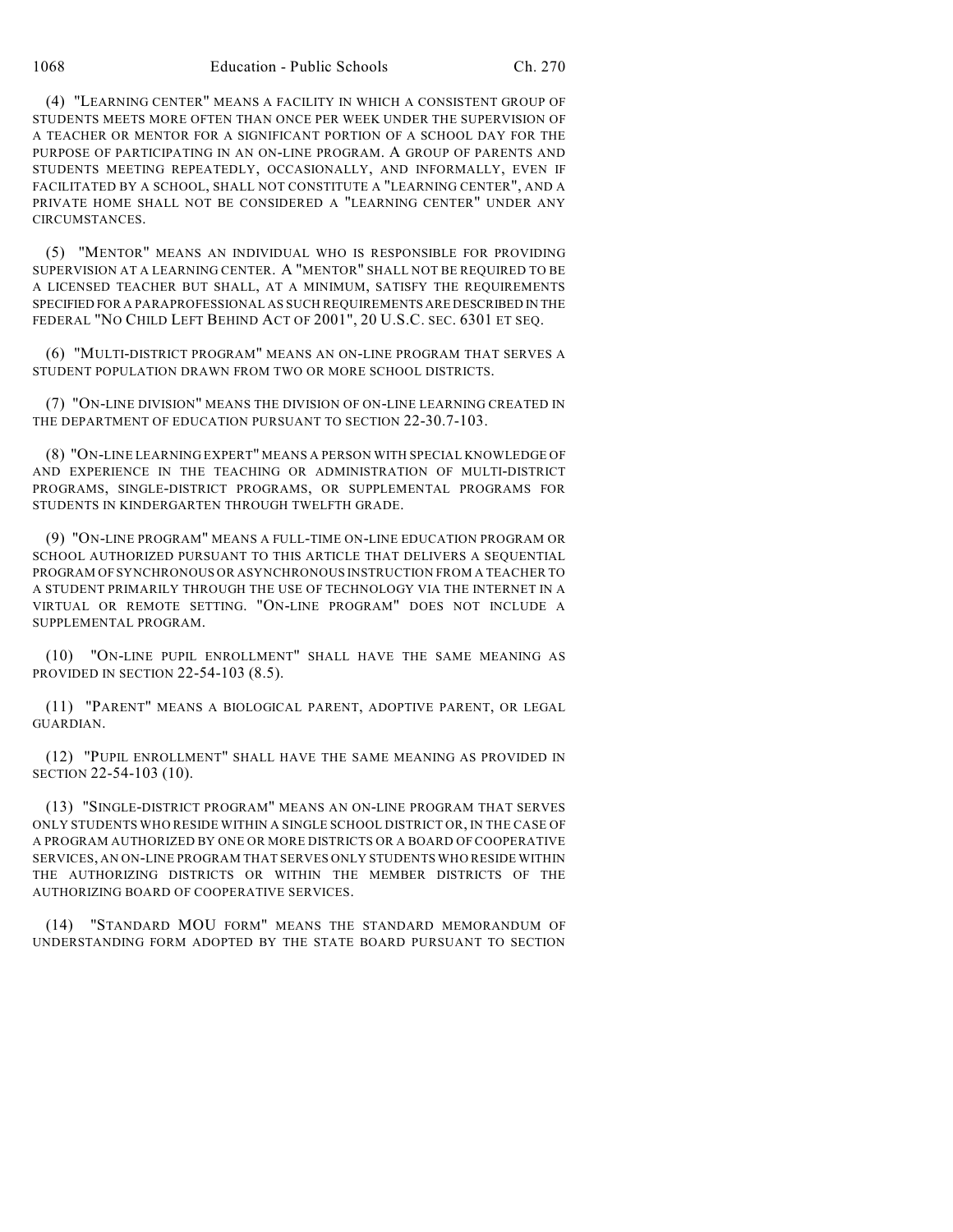22-30.7-111 (5).

(15) "STATE BOARD" MEANS THE STATE BOARD OF EDUCATION CREATED AND EXISTING PURSUANT TO SECTION 1 OF ARTICLE IX OF THE STATE CONSTITUTION.

(16) "SUPPLEMENTAL PROGRAM" MEANS A PROGRAM THAT OFFERS ONE OR MORE ON-LINE COURSES TO STUDENTS TO AUGMENT AN EDUCATIONAL PROGRAM PROVIDED BY A SCHOOL DISTRICT, CHARTER SCHOOL, OR BOARD OF COOPERATIVE SERVICES.

**22-30.7-103. Division of on-line learning - created - duties.** (1) **Creation.** (a) THERE IS HEREBY CREATED WITHIN THE DEPARTMENT THE DIVISION OF ON-LINE LEARNING. THE HEAD OF THE DIVISION SHALL BE THE DIRECTOR OF ON-LINE LEARNING AND SHALL BE APPOINTED BY THE COMMISSIONER OF EDUCATION IN ACCORDANCE WITH SECTION 13 OF ARTICLE XII OF THE STATE CONSTITUTION.

(b) THE DIVISION OF ON-LINE LEARNING AND THE OFFICE OF THE DIRECTOR SHALL EXERCISE THEIR POWERS AND PERFORM THEIR DUTIES AND FUNCTIONS UNDER THE DEPARTMENT, THE COMMISSIONER OF EDUCATION, AND THE STATE BOARD OF EDUCATION AS IF THE SAME WERE TRANSFERRED TO THE DEPARTMENT BY A **TYPE 2** TRANSFER, AS SUCH TRANSFER IS DEFINED IN THE "ADMINISTRATIVE ORGANIZATION ACT OF 1968", ARTICLE 1 OF TITLE 24, C.R.S.

(2) **Purposes.** THE PURPOSES OF THE ON-LINE DIVISION ARE:

(a) TO SUPPORT ON-LINE PROGRAMS, STUDENTS, PARENTS, AUTHORIZERS, AND OTHER ENTITIES RELATED TO ON-LINE LEARNING BY PROVIDING INFORMATION AND ACCESS TO AVAILABLE DATA; AND

(b) TO FACILITATE THE CERTIFICATION OF MULTI-DISTRICT PROGRAMS IN ACCORDANCE WITH RULES PROMULGATED BY THE STATE BOARD PURSUANT TO SECTION 22-30.7-106.

(3) **Duties.** THE ON-LINE DIVISION SHALL HAVE THE FOLLOWING DUTIES:

(a) TO CONSULT WITH THE STATE BOARD IN ITS CREATION OF QUALITY STANDARDS PURSUANT TO SECTION 22-30.7-105 FOR USE BY AUTHORIZERS IN PREPARING AND SUBMITTING ANNUAL REPORTS TO THE ON-LINE DIVISION PURSUANT TO SECTION 22-30.7-109;

(b) TO EVALUATE APPLICATIONS FOR CERTIFICATION OF MULTI-DISTRICT PROGRAMS USING CRITERIA ADOPTED BY RULES PROMULGATED BY THE STATE BOARD PURSUANT TO SECTION 22-30.7-106 AND TO RECOMMEND THAT THE STATE BOARD GRANT OR DENY CERTIFICATION BASED UPON THE CRITERIA;

(c) TO ESTABLISH A REVIEW PROCESS AND TIMELINE WHEREBY THE ON-LINE DIVISION SHALL REVIEW A MULTI-DISTRICT PROGRAM TWO YEARS AFTER ITS INITIAL CERTIFICATION PURSUANT TO SECTION 22-30.7-106, WHICH REVIEW PROCESS SHALL INCLUDE INPUT FROM STAKEHOLDERS, INCLUDING BUT NOT LIMITED TO INPUT FROM STUDENTS, PARENTS, AND SCHOOL DISTRICTS IN WHICH A LEARNING CENTER OF THE MULTI-DISTRICT PROGRAM IS LOCATED;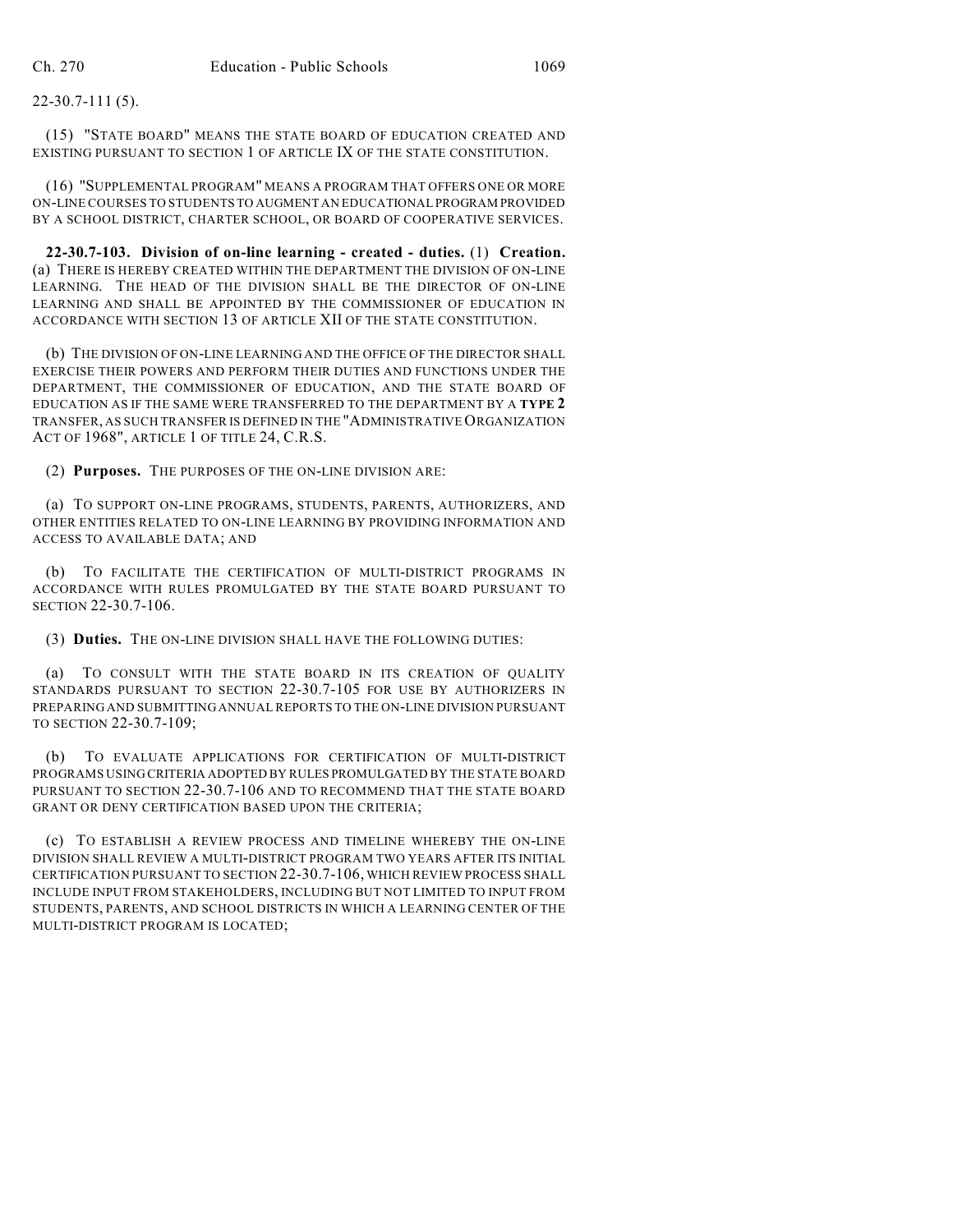(d) TO RECOMMEND TO THE STATE BOARD ON OR BEFORE SEPTEMBER 1, 2007, A PROCESS, TIMELINE, AND STANDARD MOU FORM FOR USE BY MULTI-DISTRICT PROGRAMS AND SCHOOL DISTRICTS IN CRAFTING MEMORANDA OF UNDERSTANDING PURSUANT TO SECTION 22-30.7-111 REGARDING THE PLACEMENT OF LEARNING CENTERS WITHIN THE BOUNDARIES OF A SCHOOL DISTRICT. AT A MINIMUM, THE STANDARD MOU FORM SHALL INCLUDE THE INFORMATION SPECIFIED IN SECTION 22-30.7-111 (1) (b).

(e) TO ESTABLISH ANNUAL REPORTING REQUIREMENTS FOR ON-LINE PROGRAMS PURSUANT TO THE PROVISIONS OF SECTION 22-30.7-109;

(f) TO EVALUATE REPORTS SUBMITTED BY ON-LINE PROGRAMS PURSUANT TO SECTION 22-30.7-109, AS SUCH EVALUATION IS DESCRIBED IN SECTION 22-30.7-110;

(g) TO PUBLISH ANNUAL REPORTS CONCERNING ON-LINE PROGRAMS AND SUPPLEMENTAL PROGRAMS AND OTHER INFORMATION ABOUT ON-LINE LEARNING IN A CLEARLY IDENTIFIABLE SECTION ON THE DEPARTMENT'S WEBSITE;

(h) TO COMPILE THE REPORTS SUBMITTED BY AUTHORIZERS AND SCHOOL DISTRICTS PURSUANT TO SECTION 22-30.7-109 AND PREPARE A SUMMARY REPORT TO BE SUBMITTED ON OR BEFORE FEBRUARY 1, 2009, AND ON OR BEFORE FEBRUARY 1 EACH YEAR THEREAFTER, TO THE STATE BOARD AND THE EDUCATION COMMITTEES OF THE HOUSE OF REPRESENTATIVES AND THE SENATE, OR ANY SUCCESSOR COMMITTEES;

(i) TO ESTABLISH A PROCESS AND TIMELINE FOR DOCUMENTING AND TRACKING COMPLAINTS CONCERNING ON-LINE PROGRAMS;

(j) TO COLLECT RESOURCES TO SUPPORT THE IMPLEMENTATION OF QUALITY ON-LINE PROGRAMS AND MAKE THE RESOURCES AVAILABLE TO ON-LINE PROGRAMS UPON REQUEST; AND

(k) TO USE THE FINAL REPORT OF THE TRUJILLO COMMISSION ON ONLINE EDUCATION, WHICH REPORT WAS RELEASED FEBRUARY 15, 2007, AS A BASIS FOR THE RECOMMENDATIONS, CRITERIA, STANDARDS, REPORTING REQUIREMENTS, AND RULES REQUIRED PURSUANT TO THIS SUBSECTION (3).

**22-30.7-104. On-line learning advisory board - created - reports - repeal.** (1) THERE IS HEREBY CREATED IN THE DEPARTMENT THE ON-LINE LEARNING ADVISORY BOARD, WHICH SHALL CONSIST OF ELEVEN MEMBERS APPOINTED BY THE GOVERNOR AS FOLLOWS:

(a) ONE MEMBER WHO IS A PARENT OF A STUDENT WHO HAS BEEN ENROLLED IN A MULTI-DISTRICT PROGRAM FOR TWO OR MORE YEARS;

(b) ONE MEMBER WHO IS A BUSINESS PERSON AND WHO HAS NO PERSONAL OR PROFESSIONAL AFFILIATIONS WITH AN ON-LINE PROGRAM;

(c) ONE MEMBER WHO IS A BOARD MEMBER OF AN AUTHORIZER;

(d) ONE MEMBER WHO IS A SUPERINTENDENT OR SENIOR ADMINISTRATOR OF AN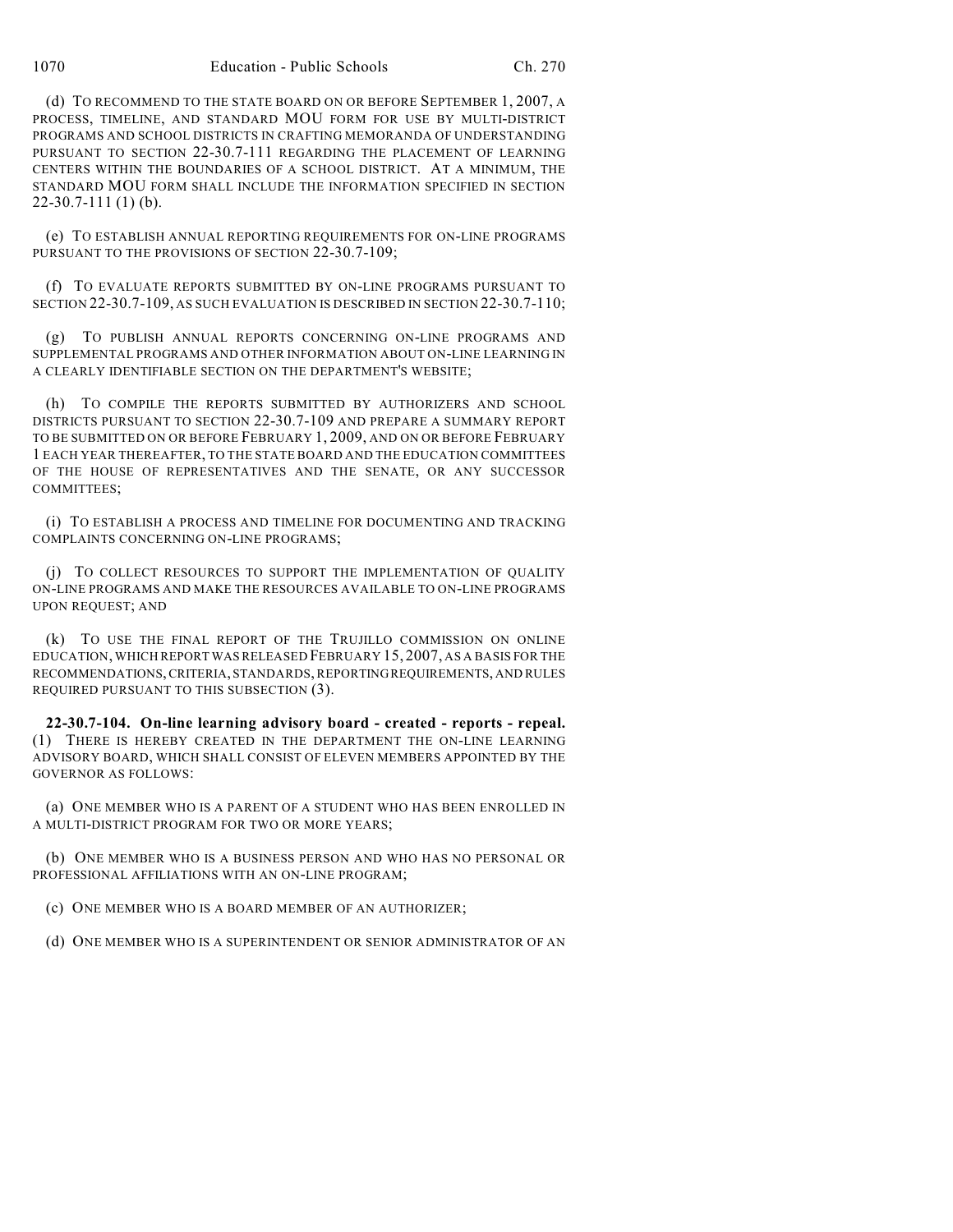AUTHORIZER;

(e) ONE MEMBER WHO IS A DISTRICT DIRECTOR IN A SCHOOL DISTRICT THAT IS NOT AN AUTHORIZER;

(f) ONE MEMBER WHO IS A SUPERINTENDENT OR SENIOR ADMINISTRATOR OF A SCHOOL DISTRICT THAT IS NOT AN AUTHORIZER AND WHO HAS EXPERIENCE WORKING WITH SINGLE-DISTRICT PROGRAMS;

(g) THREE MEMBERS WHO ARE ON-LINE LEARNING EXPERTS, ONE OF WHOM HAS EXPERIENCE WITH SINGLE-DISTRICT PROGRAMS, ONE OF WHOM HAS EXPERIENCE WITH MULTI-DISTRICT PROGRAMS, AND ONE OF WHOM HAS EXPERIENCE WITH LEARNING CENTERS;

(h) ONE MEMBER WHO IS AN ON-LINE LEARNING EXPERT WHO HAS EXPERIENCE WITH SUPPLEMENTAL PROGRAMS; AND

(i) ONE MEMBER WHO IS A TEACHER WHO HAS EXPERIENCE WORKING WITH AT-RISK AND SPECIAL NEEDS STUDENTS.

(2) THE GOVERNOR SHALL CONSIDER ETHNICITY, GENDER, AND GEOGRAPHIC REPRESENTATION IN APPOINTING THE MEMBERS OF THE ADVISORY BOARD.

(3) ON OR BEFORE FEBRUARY 1, 2008, AND ON OR BEFORE FEBRUARY 1 EACH YEAR THEREAFTER, THE ADVISORY BOARD SHALL REPORT TO THE STATE BOARD AND MAKE THE REPORT PUBLICLY AVAILABLE THROUGH THE DEPARTMENT'S WEBSITE. THE REPORT SHALL INCLUDE:

(a) A SUMMARY OF THE OPERATIONS AND ACTIVITIES OF MULTI-DISTRICT PROGRAMS AND SINGLE-DISTRICT PROGRAMS IN THE STATE;

(b) A SUMMARY OF THE OPERATIONS AND ACTIVITIES OF SUPPLEMENTAL PROGRAMS IN THE STATE; AND

(c) RECOMMENDATIONS OF THE ADVISORY BOARD REGARDING THE APPROPRIATENESS OF EXISTING POLICIES AND STATUTORY REQUIREMENTS CONCERNING ON-LINE PROGRAMS.

(4) THE ADVISORY BOARD SHALL MAKE RECOMMENDATIONS TO THE ON-LINE DIVISION AND TO ON-LINE PROGRAMS CONCERNING THE FOLLOWING ISSUES:

(a) A STANDARDIZED PROCESS FOR DOCUMENTING THE NUMBER OF STUDENTS ENROLLED IN AN ON-LINE PROGRAM ON OCTOBER 1 OF EACH BUDGET YEAR;

(b) A METHOD FOR SUMMARIZING THE DEMOGRAPHICS OF THE STUDENT POPULATION OF EACH ON-LINE PROGRAM; AND

(c) MEASURES BY WHICH AN ON-LINE PROGRAM MAY DETERMINE THE LONGITUDINAL ACADEMIC GROWTH OF STUDENTS PARTICIPATING IN THE ON-LINE PROGRAM.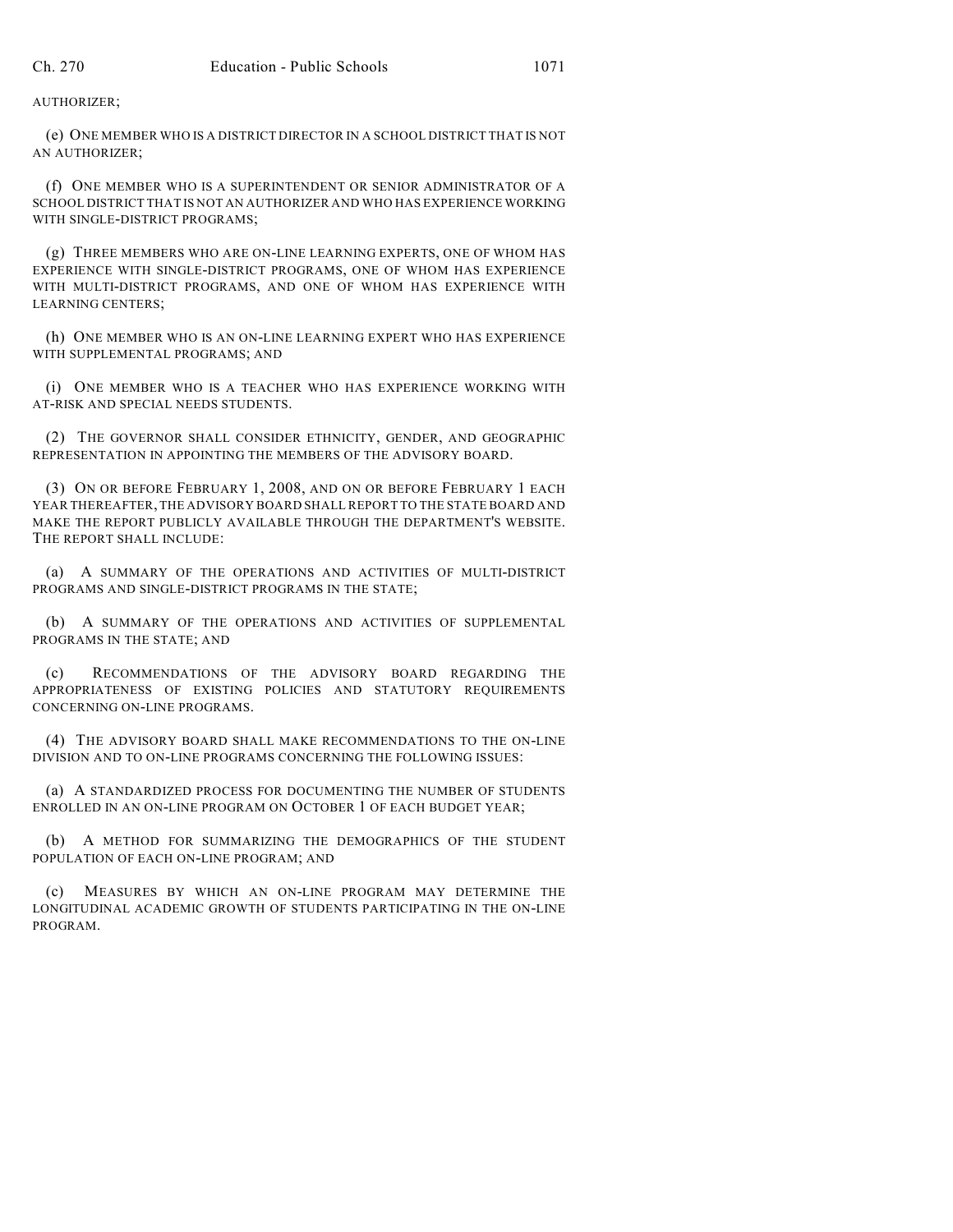(5) THE ADVISORY BOARD SHALL MEET AT LEAST ONCE EVERY THREE MONTHS TO MONITOR THE PROGRESS OF THE ON-LINE DIVISION AND REVIEW THE APPROPRIATENESS OF EXISTING POLICIES AND STATUTORY REQUIREMENTS CONCERNING ON-LINE PROGRAMS. THE ADVISORY BOARD MAY ADVISE THE STATE BOARD AT ANY TIME REGARDING ISSUES THAT THE ADVISORY BOARD BELIEVES REQUIRE THE TIMELY ATTENTION OF THE STATE BOARD.

(6) ON OR BEFORE FEBRUARY 1, 2008, THE ADVISORY BOARD SHALL MAKE RECOMMENDATIONS TO THE STATE BOARD REGARDING ANY PROVISIONS OF THIS ARTICLE THAT SHOULD NOT BE WAIVED BY THE STATE BOARD PURSUANT TO SECTION 22-2-117 OR SECTION 22-30.5-104 (6) (b).

(7) (a) THIS SECTION IS REPEALED, EFFECTIVE JULY 1, 2009.

(b) PRIOR TO SAID REPEAL, THE ADVISORY BOARD APPOINTED PURSUANT TO THIS SECTION SHALL BE REVIEWED AS PROVIDED IN SECTION 2-3-1203, C.R.S.

**22-30.7-105. Program criteria - guidelines - quality standards - records rules.** (1) (a) A SCHOOL DISTRICT, A GROUP OF TWO OR MORE SCHOOL DISTRICTS, A BOARD OF COOPERATIVE SERVICES CREATED PURSUANT TO SECTION 22-5-104, AND THE STATE CHARTER SCHOOL INSTITUTE ESTABLISHED PURSUANT TO SECTION 22-30.5-503 ARE HEREBY AUTHORIZED TO CREATE OR OVERSEE SINGLE-DISTRICT PROGRAMS.

(b) A SCHOOL DISTRICT, A GROUP OF TWO OR MORE SCHOOL DISTRICTS, A BOARD OF COOPERATIVE SERVICES CREATED PURSUANT TO SECTION 22-5-104, AND THE STATE CHARTER SCHOOL INSTITUTE ESTABLISHED PURSUANT TO SECTION 22-30.5-503 ARE HEREBY AUTHORIZED TO CREATE OR OVERSEE MULTI-DISTRICT PROGRAMS, SUBJECT TO THE REQUIREMENT THAT THE AUTHORIZER APPLY TO THE ON-LINE DIVISION FOR CERTIFICATION OF THE MULTI-DISTRICT PROGRAM AS DESCRIBED IN SECTION 22-30.7-106.

(c) NOTHING IN THIS ARTICLE SHALL BE CONSTRUED TO PROHIBIT AN ON-LINE PROGRAM FROM PROVIDING SUPPLEMENTAL ON-LINE COURSES.

(2) THE FOLLOWING GUIDELINES SHALL APPLY TO EACH ON-LINE PROGRAM THAT IS CREATED OR OVERSEEN PURSUANT TO THE PROVISIONS OF THIS ARTICLE:

(a) A STUDENT WHO IS PARTICIPATING IN AN ON-LINE PROGRAM SHALL BE SUBJECT TO COMPULSORY SCHOOL ATTENDANCE AS PROVIDED IN ARTICLE 33 OF THIS TITLE AND SHALL BE DEEMED TO COMPLY WITH THE COMPULSORY ATTENDANCE REQUIREMENTS THROUGH PARTICIPATION IN THE ON-LINE PROGRAM.

(b) EACH STUDENT PARTICIPATING IN AN ON-LINE PROGRAM SHALL BE SUBJECT TO THE STATEWIDE ASSESSMENTS ADMINISTERED PURSUANT TO SECTION 22-7-409.

(c) THE PROVISIONS OF ARTICLE 36 OF THIS TITLE CONCERNING SCHOOLS OF CHOICE SHALL APPLY TO AN ON-LINE PROGRAM IMPLEMENTED PURSUANT TO THIS ARTICLE.

(3) (a) AN ON-LINE PROGRAM THAT IS ADMINISTERED PURSUANT TO THE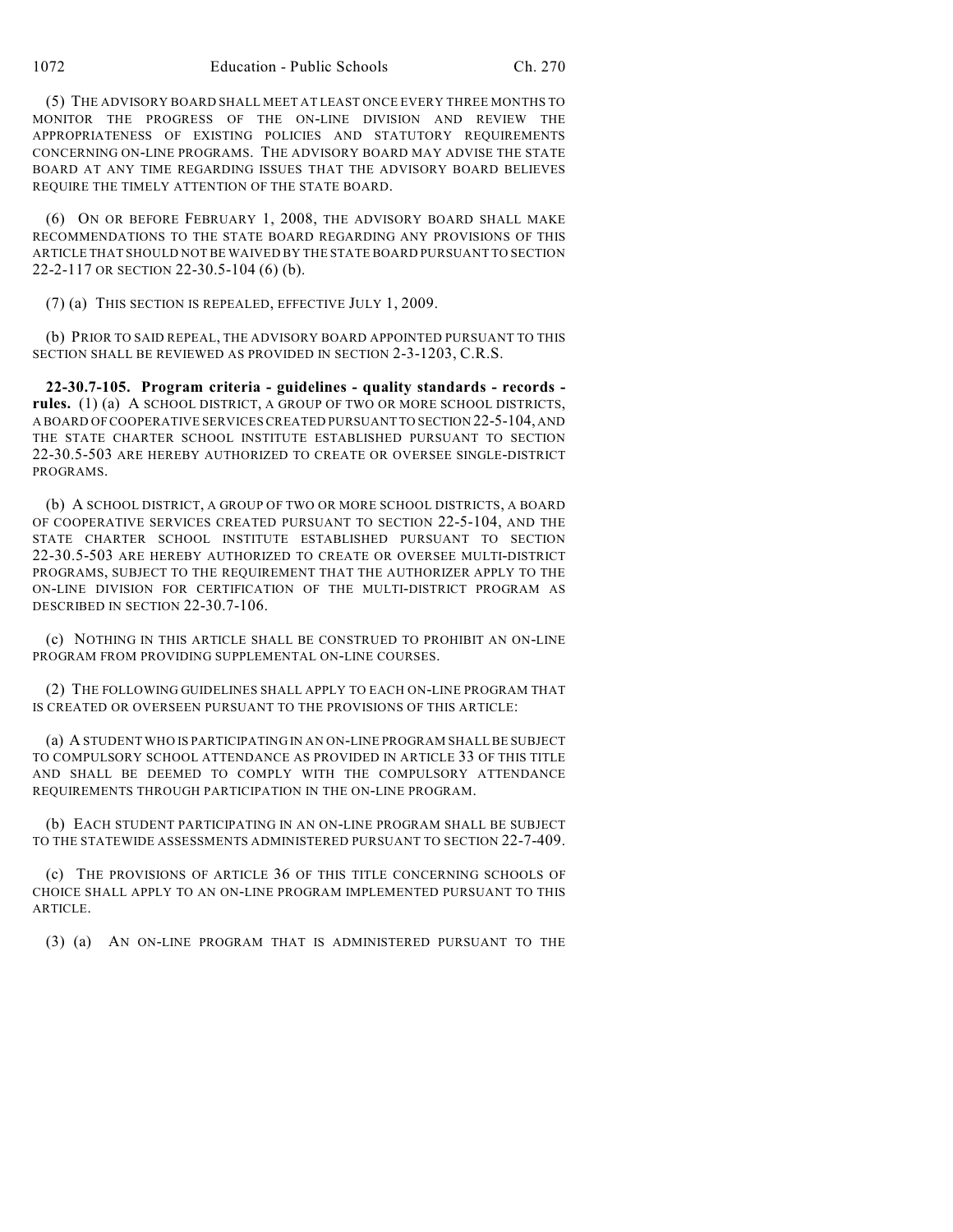PROVISIONS OF THIS ARTICLE SHALL SATISFY THE QUALITY STANDARDS ESTABLISHED BY RULES PROMULGATED BY THE STATE BOARD PURSUANT TO PARAGRAPH (b) OF THIS SUBSECTION (3).

(b) ON OR BEFORE JANUARY 1, 2008, THE STATE BOARD, IN CONSULTATION WITH THE ON-LINE DIVISION AND THE ADVISORY BOARD, SHALL PROMULGATE RULES ESTABLISHING QUALITY STANDARDS FOR ON-LINE PROGRAMS ADMINISTERED PURSUANT TO THE PROVISIONS OF THIS ARTICLE. THE RULES SHALL INCLUDE, BUT NEED NOT BE LIMITED TO, THE ESTABLISHMENT OF QUALITY STANDARDS IN THE FOLLOWING AREAS:

(I) AN ON-LINE PROGRAM'S GOVERNANCE, VISION, AND ORGANIZATION;

(II) STANDARDS-BASED CURRICULA AND DATA-DRIVEN INSTRUCTIONAL PRACTICES;

(III) TECHNOLOGICAL CAPACITY AND SUPPORT;

(IV) INTERNET SAFETY;

(V) SOUND FINANCIAL AND ACCOUNTING PRACTICES AND RESOURCES;

(VI) STUDENT ACADEMIC PERFORMANCE AND IMPROVEMENT;

(VII) MONITORING AND ASSESSMENT OF STUDENT ACADEMIC PERFORMANCE AND IMPROVEMENT;

(VIII) COURSE COMPLETION MEASUREMENTS;

(IX) ATTENDANCE TRACKING PROCEDURES;

(X) DATA ANALYSIS, MANAGEMENT, AND REPORTING;

(XI) GUIDANCE COUNSELING;

(XII) ENGAGEMENT OF PARENTS AND COMMUNITIES IN ON-LINE PROGRAMS;

(XIII) PROVISIONS FOR STUDENTS WITH SPECIAL NEEDS, INCLUDING GIFTED AND TALENTED STUDENTS AND ENGLISH LANGUAGE LEARNERS; AND

(XIV) PROGRAM EVALUATION AND IMPROVEMENT.

(c) ON OR BEFORE JULY 1, 2008, THE STATE BOARD SHALL EXAMINE THE FEASIBILITY OF INCORPORATING THE QUALITY STANDARDS ADOPTED PURSUANT TO THIS SUBSECTION (3)INTO THE PROVISIONS OF THE "EDUCATIONAL ACCREDITATION ACT OF 1998", ARTICLE 11 OF THIS TITLE.

(4) (a) THE RECORDS OF EACH STUDENT PARTICIPATING IN A MULTI-DISTRICT PROGRAM SHALL BE MAINTAINED ON A PERMANENT BASIS BY THE AUTHORIZER OF THE MULTI-DISTRICT PROGRAM; EXCEPT THAT, IF A CHARTER SCHOOL PROVIDES THE MULTI-DISTRICT PROGRAM, ONLY THE CHARTER SCHOOL AND NOT THE AUTHORIZER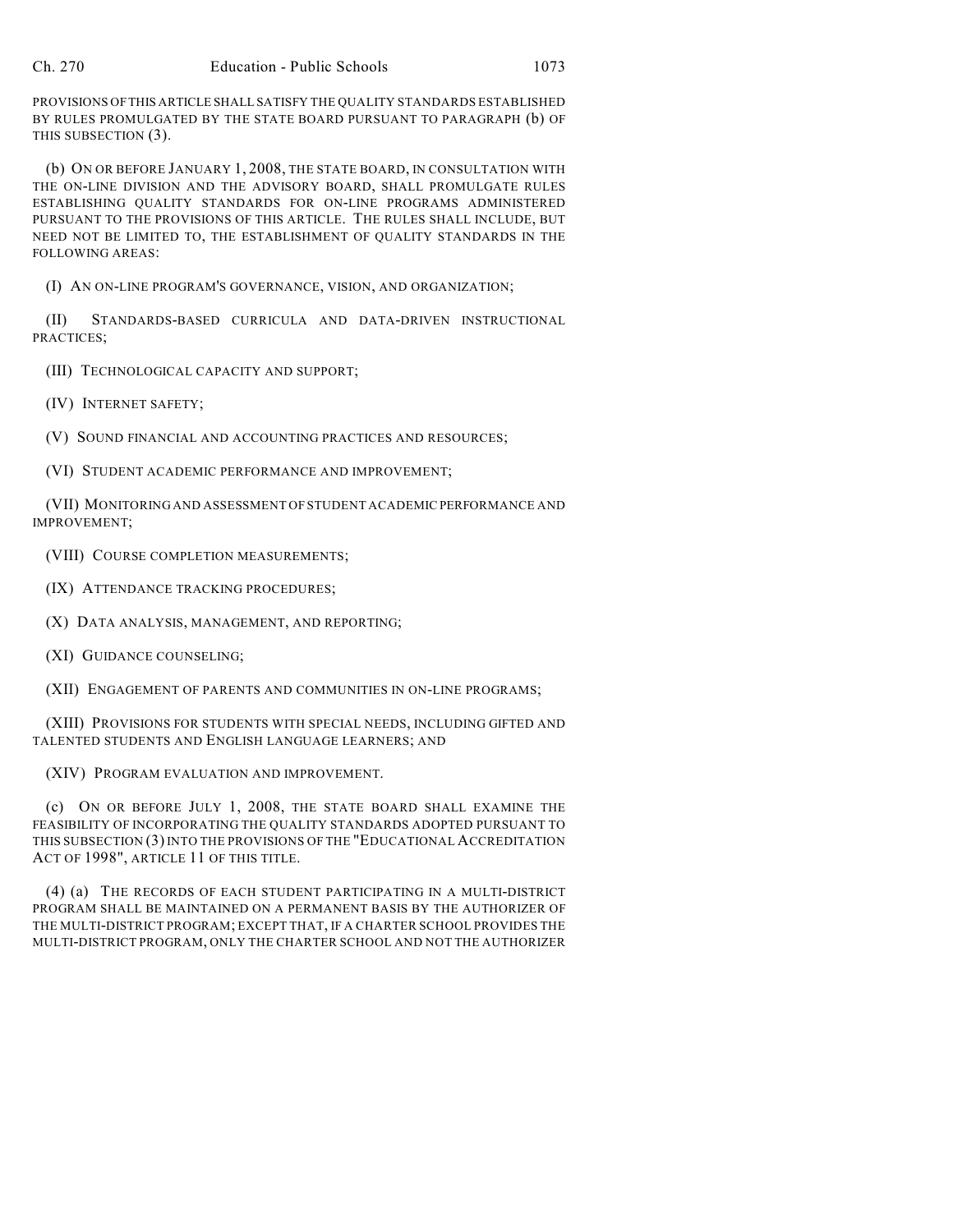SHALL BE REQUIRED TO MAINTAIN THE RECORDS. THE RECORDS SHALL INCLUDE, BUT NEED NOT BE LIMITED TO:

(I) ATTENDANCE DATA;

(II) TEST, EVALUATION, AND STATEWIDE ASSESSMENT RESULTS;

(III) IMMUNIZATION RECORDS, AS REQUIRED BY SECTIONS 25-4-902 AND 25-4-903, C.R.S.; AND

(IV) SUCH OTHER RECORDS AS ARE REQUIRED UNDER LAW CONCERNING ENROLLED STUDENTS, INCLUDING BUT NOT LIMITED TO RECORDS REQUIRED BY STATE OR FEDERAL STATUTES CONCERNING THE EDUCATION OF STUDENTS WITH DISABILITIES.

(b) (I) IF A STUDENT ENROLLED IN A SCHOOL WITHIN A SCHOOL DISTRICT TRANSFERS TO AN ON-LINE PROGRAM, THE SCHOOL DISTRICT SHALL TRANSMIT TO THE ON-LINE PROGRAM ALL PERFORMANCE, ATTENDANCE, AND ASSESSMENT DATA CONCERNING THE STUDENT WITHIN THIRTY DAYS AFTER THE SCHOOL DISTRICT RECEIVES NOTICE FROM THE ON-LINE PROGRAM THAT THE STUDENT HAS ENROLLED IN THE ON-LINE PROGRAM.

(II) IF A STUDENT ENROLLED IN AN ON-LINE PROGRAM TRANSFERS TO A SCHOOL WITHIN A SCHOOL DISTRICT, THE ON-LINE PROGRAM SHALL TRANSMIT TO THE SCHOOL ALL PERFORMANCE, ATTENDANCE, AND ASSESSMENT DATA CONCERNING THE STUDENT WITHIN THIRTY DAYS AFTER THE ON-LINE PROGRAM RECEIVES NOTICE FROM THE SCHOOL DISTRICT THAT THE STUDENT HAS ENROLLED IN THE SCHOOL.

(5) EACH STUDENT PARTICIPATING IN AN ON-LINE PROGRAM SHALL BE A RESIDENT OF THIS STATE AND SHALL DEMONSTRATE THAT HE OR SHE POSSESSES THE APPROPRIATE ELECTRONIC EQUIPMENT AND RESOURCES TO PARTICIPATE IN THE PROGRAM; EXCEPT THAT AN ON-LINE PROGRAM MAY PROVIDE SUCH EQUIPMENT AND RESOURCES TO A STUDENT TO ENABLE THE STUDENT TO PARTICIPATE IN THE ON-LINE PROGRAM.

**22-30.7-106. Certification of multi-district programs - criteria - rules.** (1) IF A SCHOOL DISTRICT, A GROUP OF TWO OR MORE SCHOOL DISTRICTS, A BOARD OF COOPERATIVE SERVICES CREATED PURSUANT TO SECTION 22-5-104, OR THE STATE CHARTER SCHOOL INSTITUTE ESTABLISHED PURSUANT TO SECTION 22-30.5-503 CHOOSES TO AUTHORIZE A MULTI-DISTRICT PROGRAM, THE SCHOOL DISTRICT, GROUP OF TWO OR MORE SCHOOL DISTRICTS, BOARD OF COOPERATIVE SERVICES, OR STATE CHARTER SCHOOL INSTITUTE SHALL, PRIOR TO AUTHORIZING THE MULTI-DISTRICT PROGRAM, APPLY TO THE ON-LINE DIVISION FOR CERTIFICATION OF THE MULTI-DISTRICT PROGRAM.

(2) NOTWITHSTANDING THE PROVISIONS OF SUBSECTION (1) OF THIS SECTION, THE STATE BOARD MAY, IN ITS DISCRETION, WAIVE THE REQUIREMENT THAT AN AUTHORIZER THAT CHOOSES TO AUTHORIZE A MULTI-DISTRICT PROGRAM APPLY TO THE ON-LINE DIVISION FOR CERTIFICATION OF THE PROGRAM IF THE MULTI-DISTRICT PROGRAM THAT THE AUTHORIZER SEEKS TO AUTHORIZE HAS TEN OR FEWER STUDENTS FROM OUTSIDE THE SCHOOL DISTRICT ENROLLED IN THE PROGRAM.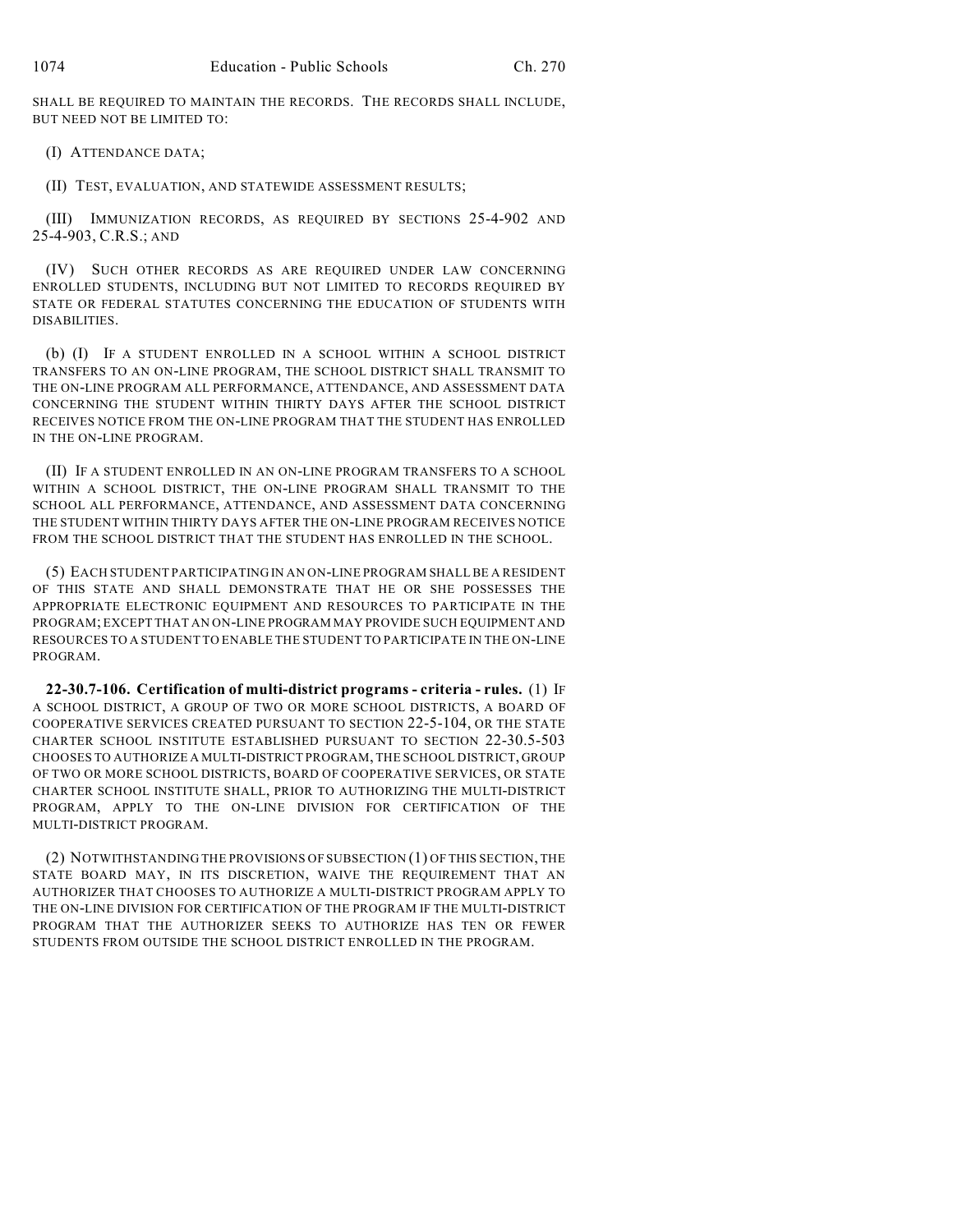(3) NOTWITHSTANDING THE PROVISIONS OF SUBSECTION (1) OF THIS SECTION, AN AUTHORIZER OF A SINGLE-DISTRICT PROGRAM THAT BECOMES A MULTI-DISTRICT PROGRAM SHALL NOT BE REQUIRED TO APPLY TO THE ON-LINE DIVISION FOR CERTIFICATION OF THE MULTI-DISTRICT PROGRAM IN THE EVENT THAT TEN OR FEWER STUDENTS FROM OUTSIDE THE SCHOOL DISTRICT IN WHICH THE SINGLE-DISTRICT PROGRAM IS OPERATING ENROLL IN THE PROGRAM.

(4) THE STATE BOARD SHALL PROMULGATE RULES SPECIFYING CRITERIA TO BE USED BY THE ON-LINE DIVISION IN CERTIFYING MULTI-DISTRICT PROGRAMS. THE CRITERIA SHALL INCLUDE, BUT NEED NOT BE LIMITED TO, THE FOLLOWING:

(a) WHETHER THE AUTHORIZER OF THE MULTI-DISTRICT PROGRAM POSSESSES ADEQUATE RESOURCES AND THE CAPACITY TO OVERSEE THE MULTI-DISTRICT PROGRAM, INCLUDING BUT NOT LIMITED TO OVERSIGHT OF THE FOLLOWING COMPONENTS OF THE MULTI-DISTRICT PROGRAM:

(I) CURRICULUM AND INSTRUCTION;

(II) USE OF SOFTWARE APPLICATIONS AND TECHNOLOGY;

(III) DATA GATHERING, ANALYSIS, AND REPORTING;

(IV) HUMAN RESOURCES MANAGEMENT;

(V) FINANCIAL MANAGEMENT, FACILITIES MANAGEMENT, AND RISK MANAGEMENT; AND

(VI) OTHER RELEVANT PUBLIC EDUCATION ADMINISTRATION FUNCTIONS;

(b) WHETHER THE PLAN FOR OPERATING AND MONITORING THE MULTI-DISTRICT PROGRAM AGREED TO BY THE AUTHORIZER OF THE MULTI-DISTRICT PROGRAM AND THE PRINCIPAL, DIRECTOR, OR OTHER CHIEF ADMINISTRATOR OF THE MULTI-DISTRICT PROGRAM ADEQUATELY ADDRESSES, AT A MINIMUM, CONSIDERATION OF THE FOLLOWING ELEMENTS:

(I) THE MULTI-DISTRICT PROGRAM'S VISION, MISSION, AND GOALS;

(II) THE MULTI-DISTRICT PROGRAM'S ORGANIZATIONAL STRUCTURE AND GOVERNANCE, INCLUDING GOVERNING BOARD AND SCHOOL POLICIES AND PROCEDURES;

(III) EQUITABLE ACCESS FOR ALL STUDENTS;

(IV) GUIDANCE COUNSELING FOR ALL STUDENTS ENROLLED IN THE MULTI-DISTRICT PROGRAM;

(V) STUDENT ACADEMIC CREDIT POLICIES;

(VI) STUDENT ACHIEVEMENT AND ATTENDANCE POLICIES, INCLUDING BUT NOT LIMITED TO MONITORING GRADUATION AND DROPOUT RATES;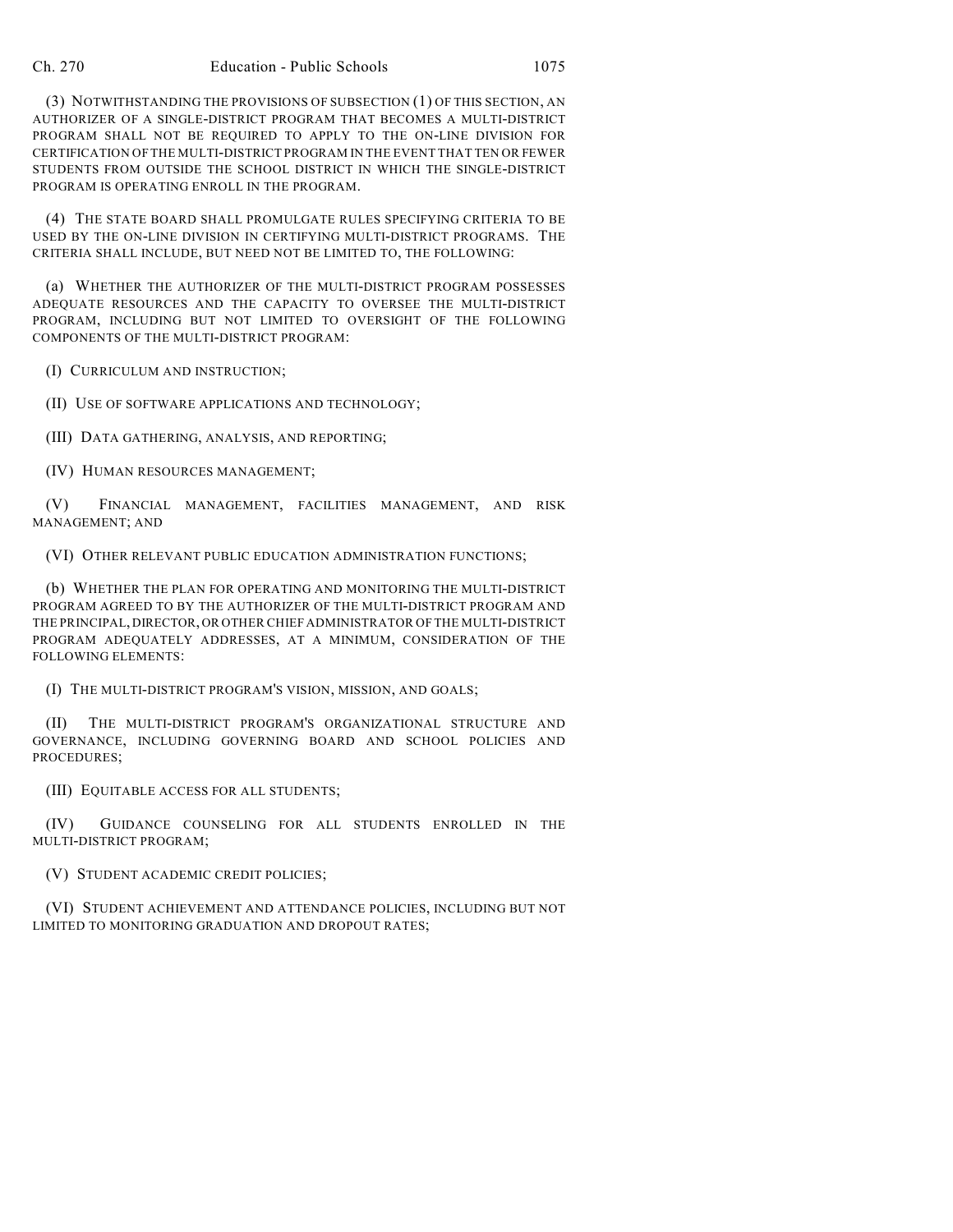(VII) STUDENT RECORDS POLICIES AND PROCEDURES;

(VIII) STUDENT ADMISSION AND PLACEMENT POLICIES AND PROCEDURES;

(IX) STAFF DEVELOPMENT PLANS;

(X) STUDENT SERVICES, INCLUDING COUNSELING AND TUTORIAL SUPPORT;

(XI) STAFF, STUDENT, AND PARENT HANDBOOKS;

(XII) EMPLOYMENT AND CONTRACTOR POLICIES AND PROCEDURES;

(XIII) ANNUAL BUDGETING AND FINANCE PRACTICES;

(XIV) FACILITY PLANS, INCLUDING ANY CONTEMPLATED PHYSICAL SITES;

(XV) RISK MANAGEMENT;

(XVI) DATA DEVELOPMENT, ANALYSIS, AND REPORTING; AND

(XVII) POLICIES AND PROCEDURES FOR FACILITATING COMMUNICATION BETWEEN THE MULTI-DISTRICT PROGRAM, PARENTS, AND SCHOOL DISTRICTS IN WHICH STUDENTS WHO ARE ENROLLED IN THE MULTI-DISTRICT PROGRAM RESIDE; AND

(c) THE DEGREE TO WHICH THE MULTI-DISTRICT PROGRAM WILL SATISFY THE QUALITY STANDARDS FOR ON-LINE PROGRAMS DESCRIBED IN SECTION 22-30.7-105.

(5) ON OR BEFORE JANUARY 1, 2008, THE STATE BOARD SHALL PROMULGATE RULES ESTABLISHING PROCESSES AND TIMELINES BY WHICH A PROSPECTIVE AUTHORIZER MAY APPLY TO THE ON-LINE DIVISION FOR CERTIFICATION OF A MULTI-DISTRICT PROGRAM PURSUANT TO THIS SECTION.

(6) ON OR BEFORE JANUARY 1, 2008, THE STATE BOARD SHALL CREATE AN EXPEDITED PROCEDURE FOR THE APPROVAL OR DENIAL OF CERTIFICATION FOR MULTI-DISTRICT PROGRAMS THAT WERE OPERATING AS OF JANUARY 1, 2007.

(7) NOTWITHSTANDING ANY PROVISION OF THIS SECTION TO THE CONTRARY, AN AUTHORIZER OF A MULTI-DISTRICT PROGRAM THAT WAS OPERATING AS OF JANUARY 1, 2007, MAY CONTINUE TO OPERATE UNTIL AUGUST 1, 2008, WITHOUT RECEIVING CERTIFICATION OF THE PROGRAM BY THE ON-LINE DIVISION PURSUANT TO THIS SECTION.

(8) THE STATE BOARD SHALL NOT APPROVE THE CERTIFICATION OF A MULTI-DISTRICT PROGRAM UNTIL THE STATE BOARD HAS PROMULGATED RULES FOR SUCH CERTIFICATION PURSUANT TO THIS SECTION.

**22-30.7-107. Funding - fund - repeal.** (1) (a) FOR THE 2007-08 BUDGET YEAR, A SCHOOL DISTRICT, FOR PURPOSES OF DETERMINING TOTAL PROGRAM FUNDING UNDER THE "PUBLIC SCHOOL FINANCE ACT OF 1994", ARTICLE 54 OF THIS TITLE, MAY NOT COUNT A STUDENT IN THE SCHOOL DISTRICT'S ON-LINE PUPIL ENROLLMENT WHO ENROLLS IN OR TRANSFERS TO AN ON-LINE PROGRAM WITHIN THE SCHOOL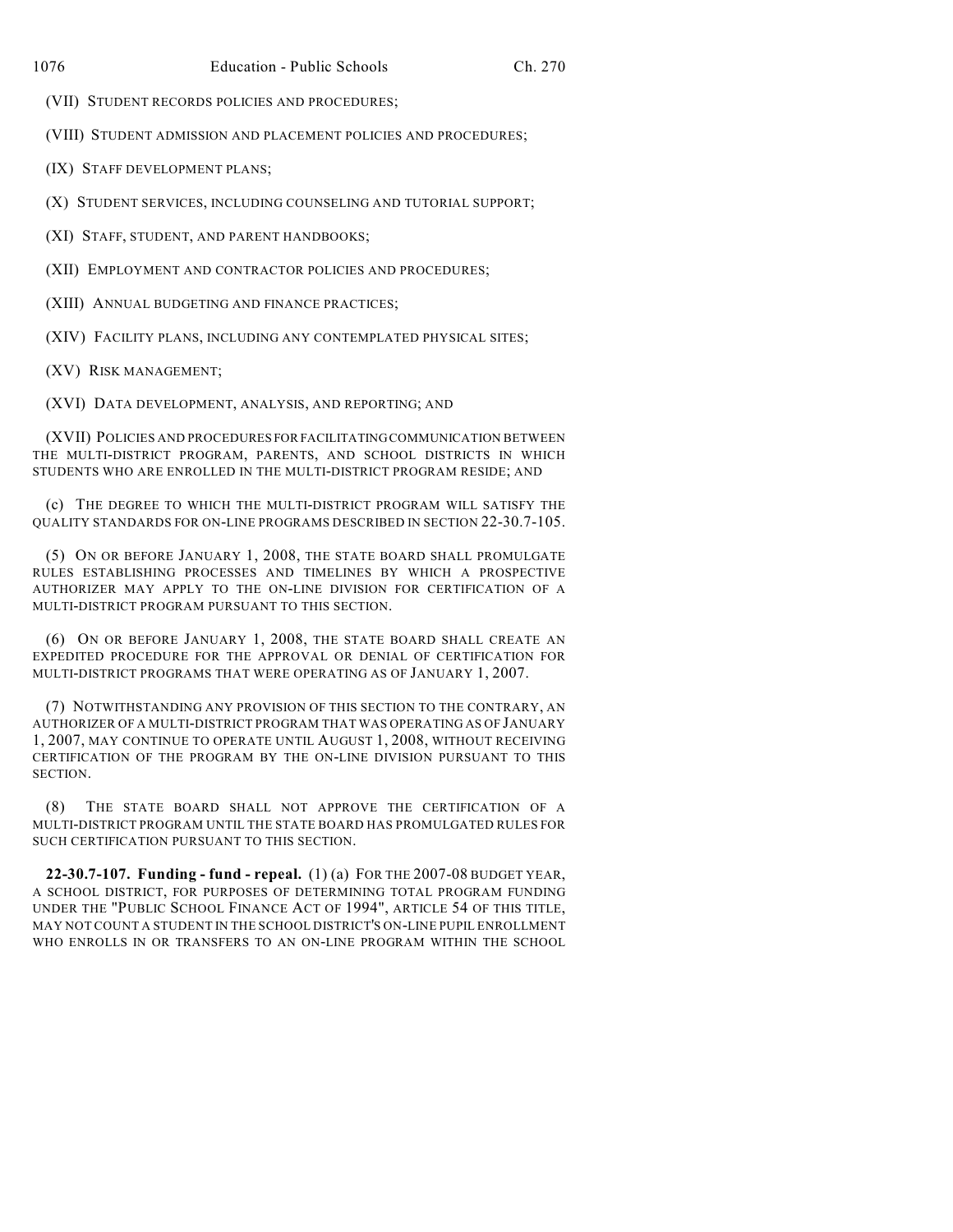DISTRICT, UNLESS:

(I) (A) THE STUDENT WAS INCLUDED IN A SCHOOL DISTRICT'S PUPIL ENROLLMENT OR ON-LINE PUPIL ENROLLMENT FOR THE PRECEDING SCHOOL YEAR; AND

(B) THE STUDENT SUBSTANTIALLY COMPLETED THE ASSIGNED COURSE WORK FOR THE CLASSES IN WHICH HE OR SHE WAS ENROLLED FOR AT LEAST ONE SEMESTER OF THE PRECEDING SCHOOL YEAR AND RECEIVED A SEMESTER GRADE FOR THE CLASSES; OR

(II) THE STUDENT, IN THE PRECEDING SCHOOL YEAR, WAS NOT ENROLLED IN ANY PRIVATE SCHOOL, DID NOT PARTICIPATE IN A NONPUBLIC HOME-BASED EDUCATION PROGRAM, AND DID NOT PARTICIPATE IN HOME INSTRUCTION BY A LICENSED OR CERTIFIED TEACHER; OR

(III) THE STUDENT IS ENROLLING IN KINDERGARTEN OR FIRST GRADE IN AN ON-LINE PROGRAM.

(b) TO VERIFY THAT A STUDENT MEETS THE REQUIREMENTS SPECIFIED IN SUBPARAGRAPH (I) OF PARAGRAPH (a) OF THIS SUBSECTION (1), AN ON-LINE PROGRAM SHALL REQUEST FROM THE SCHOOL DISTRICT IN WHICH THE STUDENT WAS ENROLLED CONFIRMATION OF THE STUDENT'S ENROLLMENT AND THE SEMESTER GRADES RECEIVED BY THE STUDENT FOR THE CLASSES IN WHICH THE STUDENT WAS ENROLLED. THE SCHOOL DISTRICT IN WHICH THE STUDENT WAS ENROLLED SHALL RESPOND TO THE ON-LINE PROGRAM'S VERIFICATION REQUEST WITHIN SIXTY DAYS AFTER RECEIPT OF THE REQUEST.

(c) THE STATE BOARD MAY PROMULGATE RULES ALLOWING EXEMPTIONS FROM THE REQUIREMENTS OF PARAGRAPH (a) OF THIS SUBSECTION (1) FOR STUDENTS WHOSE PARENTS OR LEGAL GUARDIANS REMOVE THEM FROM SCHOOL FOR EXTRAORDINARY REASONS AND FOR STUDENTS WHO ARE HABITUALLY DISRUPTIVE OR ARE OTHERWISE AT RISK AND FOR STUDENTS WHO DID NOT RESIDE IN AND ATTEND A SCHOOL IN THE STATE DURING THE PRIOR SCHOOL YEAR. IN ADDITION, THE STATE BOARD MAY PROMULGATE SUCH OTHER RULES AS MAY BE NECESSARY FOR THE IMPLEMENTATION OF THIS SECTION.

(d) THIS SUBSECTION (1) IS REPEALED, EFFECTIVE JULY 1, 2008.

(2) FOR THE 2008-09 BUDGET YEAR, AND FOR EACH BUDGET YEAR THEREAFTER, FOR PURPOSES OF DETERMINING TOTAL PROGRAM FUNDING PURSUANT TO ARTICLE 54 OF THIS TITLE:

(a) (I) A SCHOOL DISTRICT THAT IS PROVIDING A SINGLE-DISTRICT PROGRAM, OR A SCHOOL DISTRICT IN WHICH A DISTRICT CHARTER SCHOOL IS PROVIDING A SINGLE-DISTRICT PROGRAM, SHALL INCLUDE EACH STUDENT WHO IS ENROLLED IN THE SINGLE-DISTRICT PROGRAM AS OF OCTOBER 1 OF THE APPLICABLE BUDGET YEAR IN THE SCHOOL DISTRICT'S PUPIL ENROLLMENT FOR THE APPLICABLE BUDGET YEAR AND SHALL RECEIVE THE SCHOOL DISTRICT'S PER-PUPIL FUNDING FOR EACH STUDENT ENROLLED IN THE SINGLE-DISTRICT PROGRAM.

(II) AN INSTITUTE CHARTER SCHOOL THAT IS PROVIDING A SINGLE-DISTRICT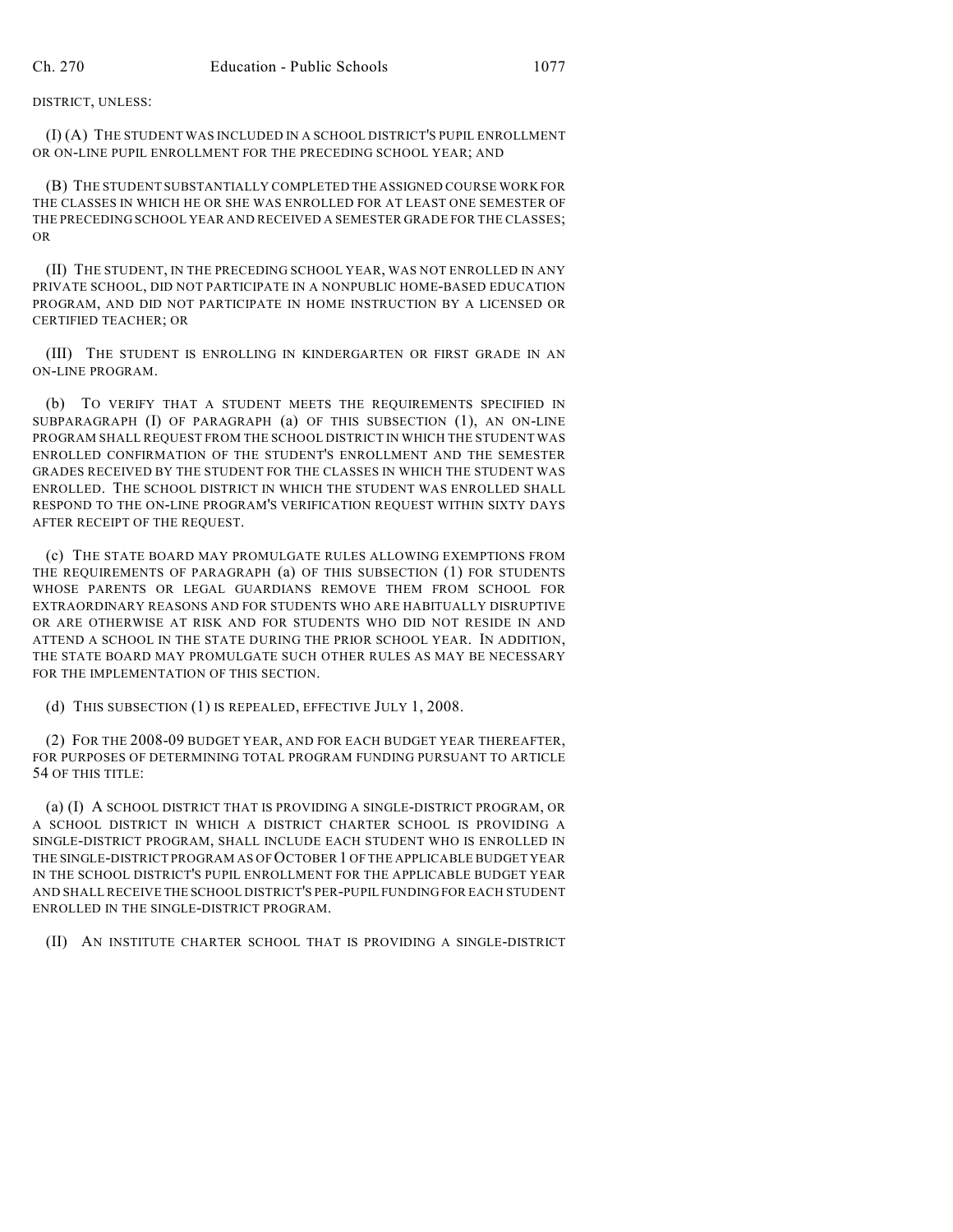PROGRAM SHALL INCLUDE EACH STUDENT WHO IS ENROLLED IN THE SINGLE-DISTRICT PROGRAM AS OF OCTOBER 1 OF THE APPLICABLE BUDGET YEAR IN THE INSTITUTE CHARTER SCHOOL'S PUPIL ENROLLMENT FOR THE APPLICABLE BUDGET YEAR AND SHALL RECEIVE THE PER-PUPIL FUNDING OF THE INSTITUTE CHARTER SCHOOL'S ACCOUNTING DISTRICT FOR EACH STUDENT ENROLLED IN THE SINGLE-DISTRICT PROGRAM.

(b) (I) A SCHOOL DISTRICT THAT IS PROVIDING A MULTI-DISTRICT PROGRAM, OR A SCHOOL DISTRICT IN WHICH A DISTRICT CHARTER SCHOOL IS PROVIDING A MULTI-DISTRICT PROGRAM, SHALL INCLUDE EACH STUDENT WHO IS ENROLLED IN THE MULTI-DISTRICT PROGRAM AS OF OCTOBER 1 OF THE APPLICABLE BUDGET YEAR IN THE SCHOOL DISTRICT'S ON-LINE PUPIL ENROLLMENT FOR THE APPLICABLE BUDGET YEAR AND SHALL RECEIVE ON-LINE FUNDING, AS SPECIFIED IN SECTION 22-54-104  $(4.5)$ .

(II) AN INSTITUTE CHARTER SCHOOL THAT IS PROVIDING A MULTI-DISTRICT PROGRAM SHALL INCLUDE EACH STUDENT WHO IS ENROLLED IN THE MULTI-DISTRICT PROGRAM AS OF OCTOBER 1 OF THE APPLICABLE BUDGET YEAR IN THE INSTITUTE CHARTER SCHOOL'S ON-LINE ENROLLMENT FOR THE APPLICABLE BUDGET YEAR AND SHALL RECEIVE ON-LINE FUNDING, AS SPECIFIED IN SECTION 22-54-104 (4.5).

(3) FOR THE 2008-09 BUDGET YEAR, AND FOR EACH BUDGET YEAR THEREAFTER, AN AUTHORIZER THAT IS PROVIDING AN ON-LINE PROGRAM MAY RECEIVE FUNDING FOR EACH STUDENT ENROLLED IN THE ON-LINE PROGRAM, REGARDLESS OF WHETHER THE STUDENT WAS INCLUDED IN THE PUPIL ENROLLMENT OR ON-LINE PUPIL ENROLLMENT OF A SCHOOL DISTRICT OR INSTITUTE CHARTER SCHOOL FOR THE PRECEDING SCHOOL YEAR.

(4) (a) THERE IS HEREBY ESTABLISHED IN THE DEPARTMENT THE ON-LINE EDUCATION CASH FUND, REFERRED TO IN THIS ARTICLE AS THE "CASH FUND". THE CASH FUND SHALL CONSIST OF MONEYS TRANSFERRED THERETO PURSUANT TO PARAGRAPH (b) OF THIS SUBSECTION (4) AND ANY OTHER MONEYS THAT MAY BE MADE AVAILABLE BY THE GENERAL ASSEMBLY. THE MONEYS IN THE CASH FUND SHALL BE SUBJECT TO ANNUAL APPROPRIATION BY THE GENERAL ASSEMBLY TO THE DEPARTMENT FOR THE PURPOSE OF CARRYING OUT THE PROVISIONS OF THIS ARTICLE. ANY MONEYS REMAINING IN THE CASH FUND AT THE END OF ANY FISCAL YEAR SHALL REMAIN IN THE CASH FUND AND SHALL NOT BE CREDITED OR TRANSFERRED TO THE GENERAL FUND OR TO ANY OTHER FUND.

(b) ON JULY 1, 2007, THE STATE TREASURER SHALL TRANSFER TO THE CASH FUND EIGHT HUNDRED THIRTY THOUSAND DOLLARS (\$830,000) OF THE MONEYS RECOVERED FROM OVERPAYMENTS TO SCHOOL DISTRICTS OR THE STATE CHARTER SCHOOL INSTITUTE PURSUANT TO SECTION 22-54-114 (4).

(c) BEGINNING WITH THE 2007-08 FISCAL YEAR, AND FOR EACH FISCAL YEAR THEREAFTER, THE GENERAL ASSEMBLY SHALL ANNUALLY APPROPRIATE MONEYS FROM THE CASH FUND TO THE DEPARTMENT TO BE USED BY THE ON-LINE DIVISION FOR THE PURPOSES OF THIS ARTICLE.

**22-30.7-108. Extracurricular and interscholastic activities.** (1) A STUDENT WHO IS PARTICIPATING IN AN ON-LINE PROGRAM, OTHER THAN A STUDENT WHO IS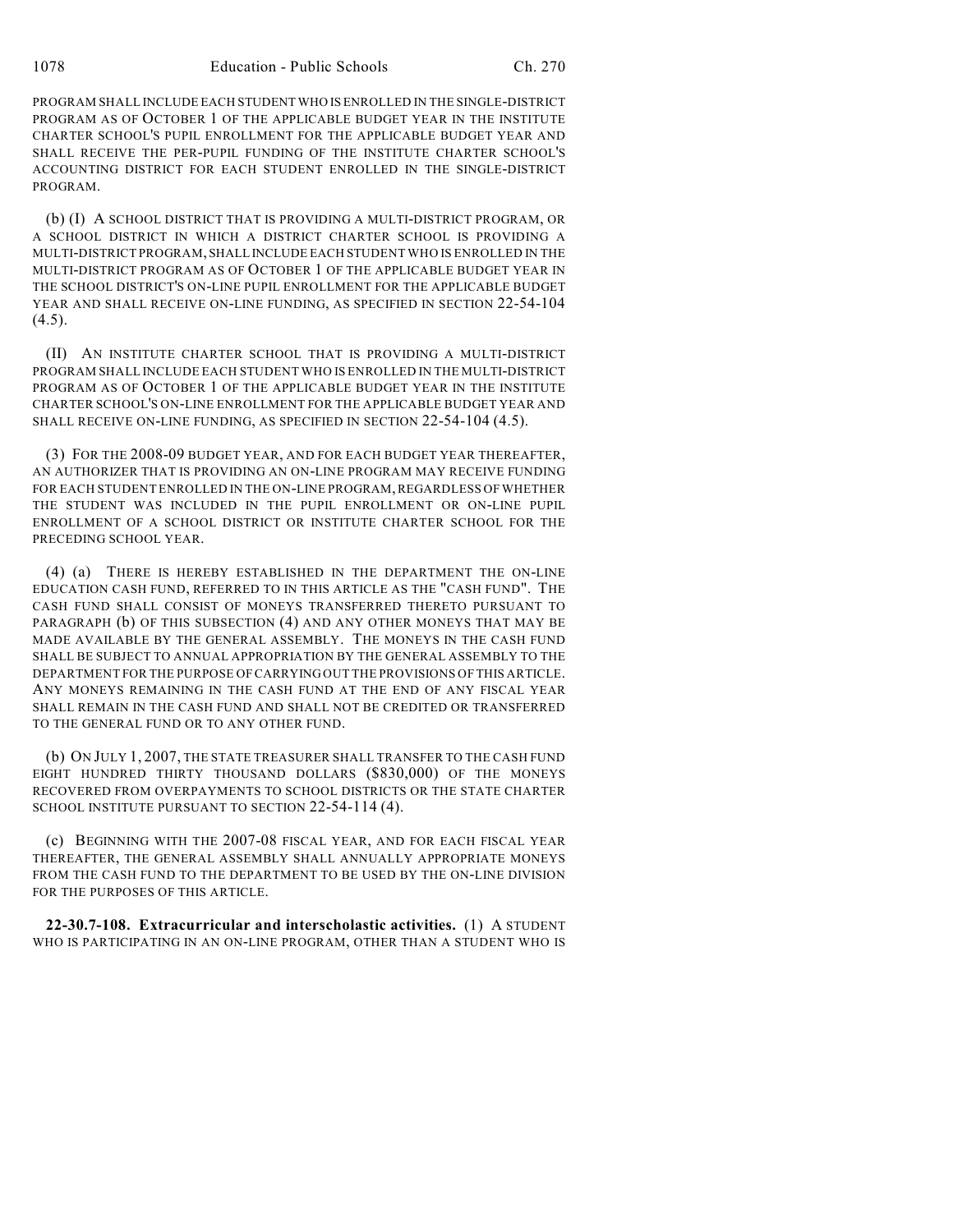PARTICIPATING IN THE ON-LINE PROGRAM AFTER HAVING BEEN EXPELLED FROM A PUBLIC SCHOOL, MAY PARTICIPATE ON AN EQUAL BASIS IN ANY EXTRACURRICULAR OR INTERSCHOLASTIC ACTIVITY OFFERED BY A PUBLIC SCHOOL OR OFFERED BY A PRIVATE SCHOOL, AT THE PRIVATE SCHOOL'S DISCRETION, AS PROVIDED IN SECTION 22-32-116.5.

(2) AS USED IN THIS SECTION, "EXTRACURRICULAR OR INTERSCHOLASTIC ACTIVITY" SHALL HAVE THE SAME MEANING AS "ACTIVITY" AS SET FORTH IN SECTION 22-32-116.5 (10) (a).

**22-30.7-109. On-line programs - reports - rules.** (1) (a) ON AN ANNUAL DATE TO BE DETERMINED BY RULES PROMULGATED BY THE STATE BOARD PURSUANT TO PARAGRAPH (b) OF THIS SUBSECTION (1), AN AUTHORIZER OF AN ON-LINE PROGRAM SHALL SUBMIT A REPORT TO THE ON-LINE DIVISION. THE REPORT SHALL INCLUDE, AT A MINIMUM:

(I) AN INDICATION OF THE DEGREE TO WHICH THE ON-LINE PROGRAM HAS SATISFIED THE QUALITY STANDARDS ESTABLISHED BY RULES PROMULGATED BY THE STATE BOARD PURSUANT TO SECTION 22-30.7-105;

(II) THE RATIO OF ADULTS TO STUDENTS AT THE ON-LINE PROGRAM;

(III) THE NUMBER OF ON-LINE TEACHERS EMPLOYED BY THE ON-LINE PROGRAM WHO SATISFY THE REQUIREMENTS SPECIFIED FOR A HIGHLY QUALIFIED TEACHER AS SUCH REQUIREMENTS ARE DESCRIBED IN THE FEDERAL "NO CHILD LEFT BEHIND ACT OF 2001", 20 U.S.C. SEC. 6301 ET SEQ.; AND

(IV) THE ANNUAL BUDGET OF THE ON-LINE PROGRAM, WHICH BUDGET SHALL ACCOUNT FOR ALL STATE FUNDING RECEIVED BY THE ON-LINE PROGRAM, IN ACCORDANCE WITH EXISTING BUDGETARY REPORTING REQUIREMENTS UNDER STATE LAW.

(b) FOR THE PURPOSES OF THIS SECTION, "ADULT", AS THE TERM IS USED IN SUBPARAGRAPH (II) OF PARAGRAPH (a) OF THIS SUBSECTION (1), SHALL NOT BE CONSTRUED TO MEAN ONLY A LICENSED TEACHER.

(c) IN PUBLISHING THE RATIO OF ADULTS TO STUDENTS AT AN ON-LINE PROGRAM PURSUANT TO SECTION  $22-30.7-103$  (3) (g), THE ON-LINE DIVISION SHALL INCLUDE LANGUAGE THAT CLARIFIES THAT THE RATIO OF ADULTS TO STUDENTS AT THE ON-LINE PROGRAM IS NOT A REPRESENTATION OF THE RATIO OF LICENSED TEACHERS TO STUDENTS AT THE ON-LINE PROGRAM.

(d) ON OR BEFORE JANUARY 1, 2008, THE STATE BOARD SHALL PROMULGATE RULES ESTABLISHING A TIMELINE BY WHICH AN AUTHORIZER OF AN ON-LINE PROGRAM SHALL SUBMIT A REPORT TO THE ON-LINE DIVISION AS DESCRIBED IN PARAGRAPH (a) OF THIS SUBSECTION (1) AND DEFINING WHAT CONSTITUTES "A REASONABLE AMOUNT OF TIME" FOR PURPOSES OF THIS SECTION.

(2) (a) THE ON-LINE DIVISION SHALL REVIEW EACH REPORT SUBMITTED BY AN ON-LINE PROGRAM PURSUANT TO SUBSECTION (1) OF THIS SECTION.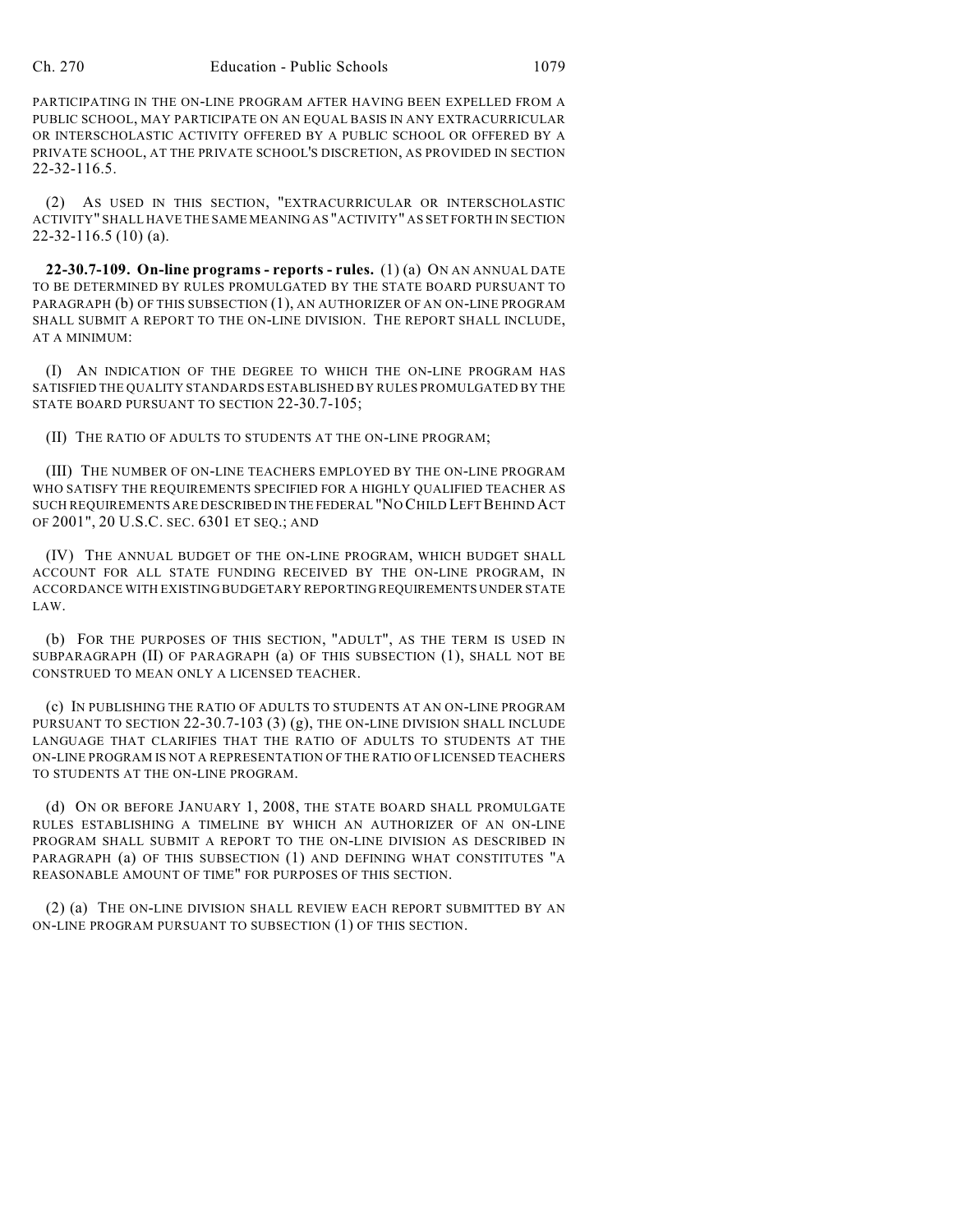(b) IF THE ON-LINE DIVISION DETERMINES THAT AN ON-LINE PROGRAM NEEDS TO TAKE CORRECTIVE ACTION FOR THE PURPOSE OF COMPLYING WITH ONE OR MORE OF THE QUALITY STANDARDS ESTABLISHED BY RULES PROMULGATED BY THE STATE BOARD PURSUANT TO SECTION 22-30.7-105, THE ON-LINE DIVISION SHALL PROVIDE NOTICE TO THE ON-LINE PROGRAM OF THE ON-LINE DIVISION'S DETERMINATION AND PROVIDE THE ON-LINE PROGRAM A REASONABLE AMOUNT OF TIME TO SUBMIT A PLAN FOR TAKING THE CORRECTIVE ACTION.

(c) IF THE ON-LINE DIVISION DETERMINES THAT AN ON-LINE PROGRAM THAT HAS RECEIVED NOTICE FROM THE ON-LINE DIVISION AS DESCRIBED IN PARAGRAPH (b) OF THIS SUBSECTION (2) HAS NOT SUBMITTED A PLAN FOR TAKING CORRECTIVE ACTION WITHIN A REASONABLE AMOUNT OF TIME, THE ON-LINE DIVISION SHALL NOTIFY THE STATE BOARD AND INCLUDE WITH THE NOTIFICATION RECOMMENDATIONS FOR ACTIONS THE STATE BOARD MAY TAKE TO ADDRESS THE SITUATION.

**22-30.7-110. Reviews of multi-district programs.** (1) USING THE REVIEW PROCESS AND TIMELINE ESTABLISHED BY THE ON-LINE DIVISION PURSUANT TO SECTION 22-30.7-103 (3) (c), THE ON-LINE DIVISION SHALL REVIEW EACH MULTI-DISTRICT PROGRAM TWO YEARS AFTER THE INITIAL CERTIFICATION OF THE PROGRAM AND EVERY THREE YEARS THEREAFTER. IN REVIEWING A MULTI-DISTRICT PROGRAM, THE ON-LINE DIVISION SHALL CONSIDER THE CRITERIA ESTABLISHED BY RULES PROMULGATED BY THE STATE BOARD PURSUANT TO SECTION 22-30.7-106 (4).

(2) (a) IF THE ON-LINE DIVISION DETERMINES THAT A CERTIFIED MULTI-DISTRICT PROGRAM NO LONGER MEETS ONE OR MORE OF THE CRITERIA ESTABLISHED BY RULES PROMULGATED BY THE STATE BOARD PURSUANT TO SECTION 22-30.7-106 (4), THE ON-LINE DIVISION SHALL NOTIFY THE MULTI-DISTRICT PROGRAM AND THE AUTHORIZER OF THE PROGRAM AND PROVIDE A REASONABLE AMOUNT OF TIME FOR THE AUTHORIZER TO SUBMIT A PLAN FOR TAKING CORRECTIVE ACTION TO SATISFY THE CRITERION OR CRITERIA AT ISSUE.

(b) IF THE ON-LINE DIVISION DETERMINES THAT AN AUTHORIZER THAT HAS RECEIVED NOTICE FROM THE ON-LINE DIVISION AS DESCRIBED IN PARAGRAPH (a) OF THIS SUBSECTION (2) HAS NOT SUBMITTED A PLAN FOR TAKING CORRECTIVE ACTION WITHIN A REASONABLE AMOUNT OF TIME, THE ON-LINE DIVISION SHALL NOTIFY THE STATE BOARD AND INCLUDE WITH SUCH NOTIFICATION RECOMMENDATIONS FOR ACTIONS THE STATE BOARD MAY TAKE TO ADDRESS THE SITUATION.

(3) ON OR BEFORE JANUARY 1, 2008, THE STATE BOARD SHALL PROMULGATE RULES TO DETERMINE WHAT CONSTITUTES "A REASONABLE AMOUNT OF TIME" FOR THE PURPOSES OF THIS SECTION.

**22-30.7-111. Learning centers - memoranda of understanding - rules appeal process.** (1) (a) A MULTI-DISTRICT PROGRAM THAT INTENDS TO PROVIDE INSTRUCTION TO STUDENTS WITHIN ONE OR MORE LEARNING CENTERS SHALL, BEFORE PROVIDING SUCH INSTRUCTION, SEEK TO ENTER INTO A MEMORANDUM OF UNDERSTANDING WITH EACH SCHOOL DISTRICT IN WHICH THE MULTI-DISTRICT PROGRAM INTENDS TO PROVIDE INSTRUCTION WITHIN A LEARNING CENTER.

(b) A MULTI-DISTRICT PROGRAM THAT INTENDS TO PROVIDE INSTRUCTION TO STUDENTS WITHIN A LEARNING CENTER SHALL NOTIFY THE SCHOOL DISTRICT IN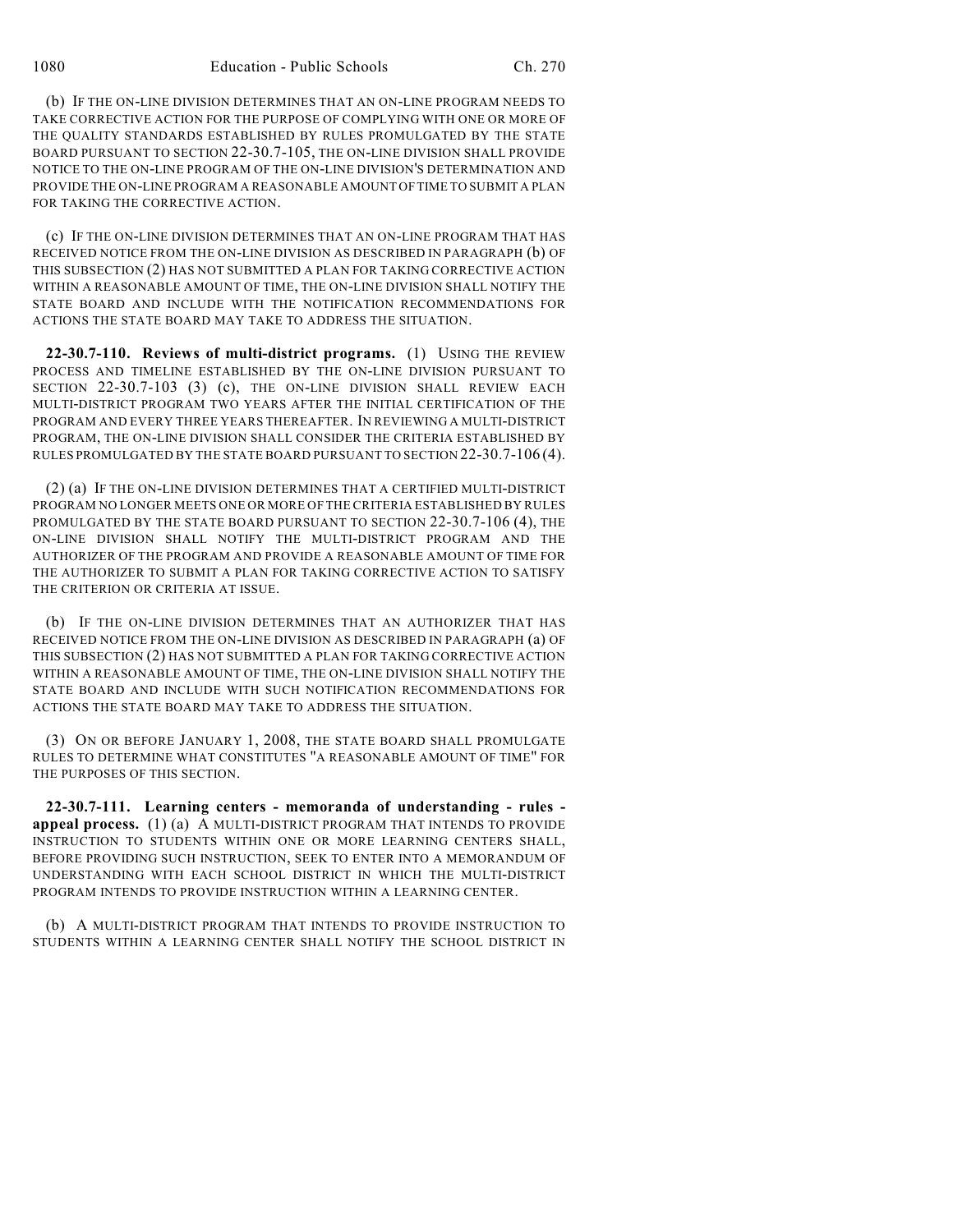WHICH THE PROPOSED LEARNING CENTER IS LOCATED OF THE MULTI-DISTRICT PROGRAM'S INTENTION IN WRITING AT LEAST NINETY DAYS BEFORE THE MULTI-DISTRICT PROGRAM INTENDS TO COMMENCE PROVIDING SUCH INSTRUCTION. THE NOTICE SHALL INCLUDE THE STANDARD MOU FORM THAT ADDRESSES, AT A MINIMUM, THE FOLLOWING INFORMATION AS IT APPLIES TO EACH LEARNING CENTER TO BE LOCATED WITHIN THE SCHOOL DISTRICT:

(I) A DESCRIPTION OF ANY CURRICULA THAT WILL BE OFFERED BY THE MULTI-DISTRICT PROGRAM AT THE LEARNING CENTER;

(II) THE PROPOSED LOCATION OF THE LEARNING CENTER;

(III) THE GRADE LEVELS TO BE SERVED AT THE LEARNING CENTER;

(IV) THE NUMBER OF STUDENTS PROJECTED TO ATTEND THE MULTI-DISTRICT PROGRAM AT THE LEARNING CENTER;

(V) ANY BUILDING PERMITS OR CERTIFICATIONS OF BUILDING SAFETY THAT MAY BE REQUIRED BY LAW;

(VI) A LIST OF ALL STAFF POSITIONS AT THE LEARNING CENTER, INCLUDING A DESCRIPTION OF DUTIES FOR EACH POSITION;

(VII) MEASURES TO ENSURE COMPLIANCE WITH STATE AND FEDERAL LAWS CONCERNING EDUCATOR LICENSING AND FINGERPRINT-BASED CRIMINAL HISTORY RECORD CHECKS;

(VIII) THE NAME OF AND CONTACT INFORMATION FOR THE MULTI-DISTRICT PROGRAM AND THE NAMES OF AND CONTACT INFORMATION FOR ALL LEARNING CENTER ADMINISTRATORS; AND

(IX) THE PLANS FOR ONE OR MORE PUBLIC MEETINGS TO BE HELD PRIOR TO THE OPENING OF A LEARNING CENTER.

(c) WITHIN FORTY-FIVE DAYS AFTER RECEIVING THE NOTICE AND STANDARD MOU FORM FROM A MULTI-DISTRICT PROGRAM PURSUANT TO PARAGRAPH (b) OF THIS SUBSECTION (1), THE SCHOOL DISTRICT AND THE MULTI-DISTRICT PROGRAM SHALL MEET TO DISCUSS THE TERMS OF THE MEMORANDUM OF UNDERSTANDING, BASED ON THE STANDARD MOU FORM PROVIDED WITH THE NOTICE. THE SCHOOL DISTRICT AND THE MULTI-DISTRICT PROGRAM MAY MUTUALLY AGREE TO CHANGE THE INFORMATION IN THE STANDARD MOU FORM PROVIDED WITH THE NOTICE OR TO INCLUDE INFORMATION IN THE MEMORANDUM OF UNDERSTANDING IN ADDITION TO THAT INCLUDED IN THE STANDARD MOU FORM.

(d) WITHIN FORTY-FIVE DAYS AFTER RECEIVING THE NOTICE AND THE STANDARD MOU FORM PURSUANT TO PARAGRAPH (b) OF THIS SUBSECTION (1), THE SCHOOL DISTRICT AND THE MULTI-DISTRICT PROGRAM SHALL HOLD AT LEAST ONE PUBLIC MEETING AT WHICH THEY SHALL RECEIVE PUBLIC INPUT CONCERNING LOCATION OF ONE OR MORE LEARNING CENTERS WITHIN THE SCHOOL DISTRICT.

(e) NO LATER THAN FORTY-FIVE DAYS AFTER THE SCHOOL DISTRICT RECEIVES THE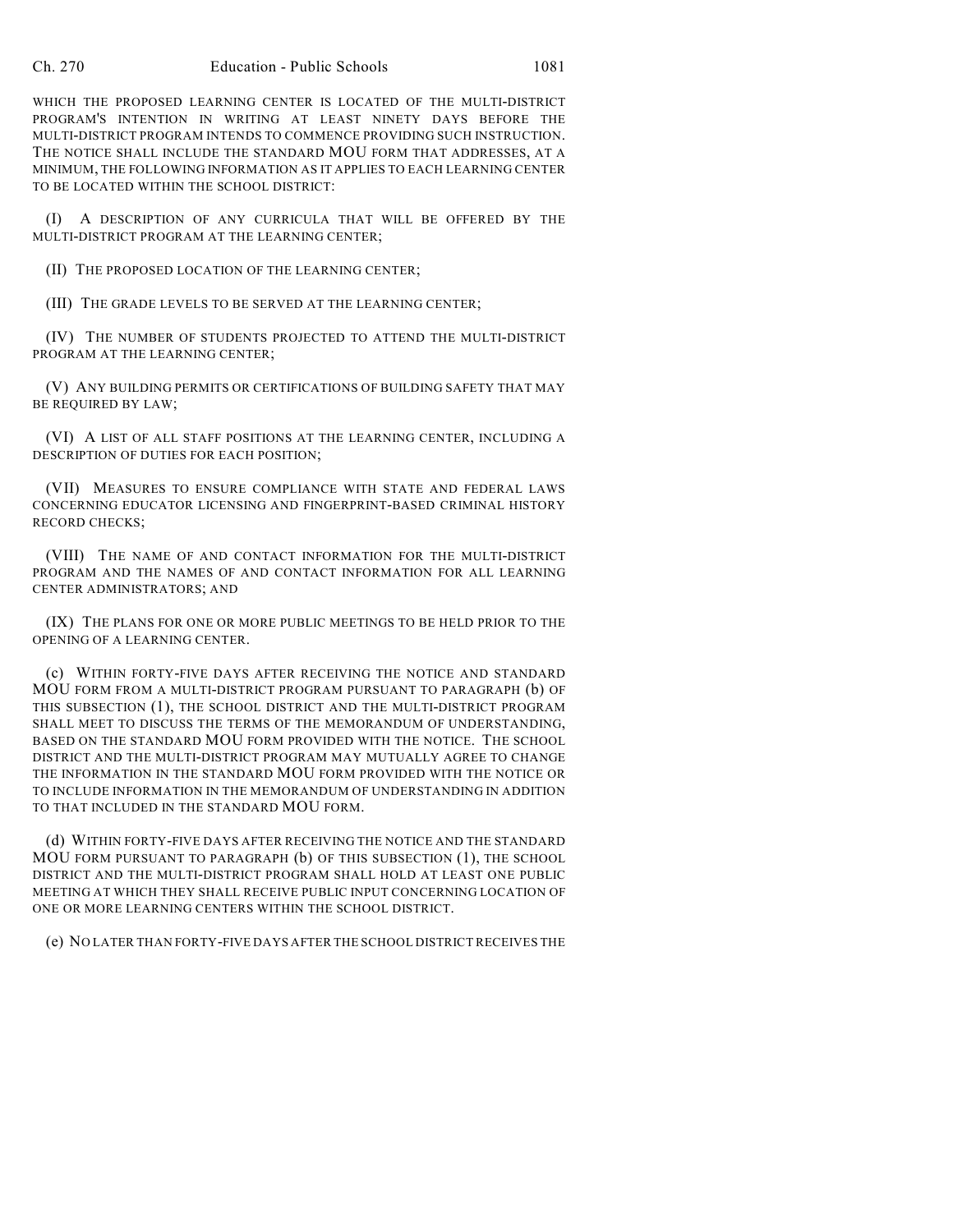NOTICE AND STANDARD MOU FORM PURSUANT TO PARAGRAPH (b) OF THIS SUBSECTION (1), THE SCHOOL DISTRICT SHALL NOTIFY THE MULTI-DISTRICT PROGRAM, THE ON-LINE DIVISION, AND THE STATE BOARD IN WRITING OF THE SCHOOL DISTRICT'S DECISION WHETHER TO ENTER INTO A MEMORANDUM OF UNDERSTANDING WITH THE MULTI-DISTRICT PROGRAM FOR OPERATION OF A LEARNING CENTER WITHIN THE SCHOOL DISTRICT. IF THE SCHOOL DISTRICT DOES NOT PROVIDE NOTICE OF ITS DECISION WITHIN FORTY-FIVE DAYS, THE STANDARD MOU FORM PROVIDED BY THE MULTI-DISTRICT PROGRAM WITH THE NOTICE SHALL BECOME EFFECTIVE ON THE FORTY-SIXTH DAY FOLLOWING THE SCHOOL DISTRICT'S RECEIPT OF THE NOTICE AND STANDARD MOU FORM, AND THE MULTI-DISTRICT PROGRAM MAY PROCEED UNDER THE TERMS OF THE STANDARD MOU FORM AS PROVIDED TO THE SCHOOL DISTRICT.

(f) A SCHOOL DISTRICT MAY REFUSE TO ENTER INTO A MEMORANDUM OF UNDERSTANDING WITH A MULTI-DISTRICT PROGRAM FOR THE OPERATION OF A LEARNING CENTER WITHIN THE SCHOOL DISTRICT ONLY IF:

(I) THE STANDARD MOU FORM PROVIDED BY THE MULTI-DISTRICT PROGRAM FAILS TO SATISFY THE REQUIREMENTS DESCRIBED IN PARAGRAPH (b) OF THIS SUBSECTION (1); OR

(II) THE SCHOOL DISTRICT REASONABLY DETERMINES THAT THE MULTI-DISTRICT PROGRAM IS CONTRARY TO THE BEST INTERESTS OF THE PUPILS, PARENTS, COMMUNITY, OR SCHOOL DISTRICT.

(g) IF A SCHOOL DISTRICT REFUSES TO ENTER INTO A MEMORANDUM OF UNDERSTANDING WITH A MULTI-DISTRICT PROGRAM FOR OPERATION OF A LEARNING CENTER, THE MULTI-DISTRICT PROGRAM MAY APPEAL THE SCHOOL DISTRICT'S DECISION TO THE STATE BOARD PURSUANT TO THE PROVISIONS OF SUBSECTION (6) OF THIS SECTION.

(h) NOTWITHSTANDING ANY PROVISION OF THIS SECTION TO THE CONTRARY, A MULTI-DISTRICT PROGRAM THAT SEEKS TO OPERATE A LEARNING CENTER WITHIN A SCHOOL DISTRICT SHALL NOT BE REQUIRED TO ENTER INTO A MEMORANDUM OF UNDERSTANDING WITH THE SCHOOL DISTRICT IF THE SCHOOL DISTRICT IS THE AUTHORIZER OF THE MULTI-DISTRICT PROGRAM.

(i) NOTWITHSTANDING ANY PROVISION OF THIS SECTION TO THE CONTRARY, A SCHOOL DISTRICT AND A MULTI-DISTRICT PROGRAM MAY MUTUALLY AGREE IN WRITING TO DECLINE TO ENTER INTO A MEMORANDUM OF UNDERSTANDING.

(j) TO ENSURE THAT ALL STUDENTS HAVE A REASONABLE OPPORTUNITY TO BENEFIT FROM ON-LINE EDUCATION, A SCHOOL DISTRICT AND A MULTI-DISTRICT PROGRAM SHALL MAKE GOOD FAITH EFFORTS TO CRAFT AND ENTER INTO A MEMORANDUM OF UNDERSTANDING PURSUANT TO THE PROVISIONS OF THIS SECTION.

(2) A MEMORANDUM OF UNDERSTANDING ENTERED INTO BY A SCHOOL DISTRICT AND A MULTI-DISTRICT PROGRAM PURSUANT TO THE PROVISIONS OF THIS SECTION SHALL BE EFFECTIVE FOR THREE YEARS. A SCHOOL DISTRICT AND A MULTI-DISTRICT PROGRAM MAY ENTER INTO AN UNLIMITED NUMBER OF SUCCESSIVE MEMORANDA OF UNDERSTANDING.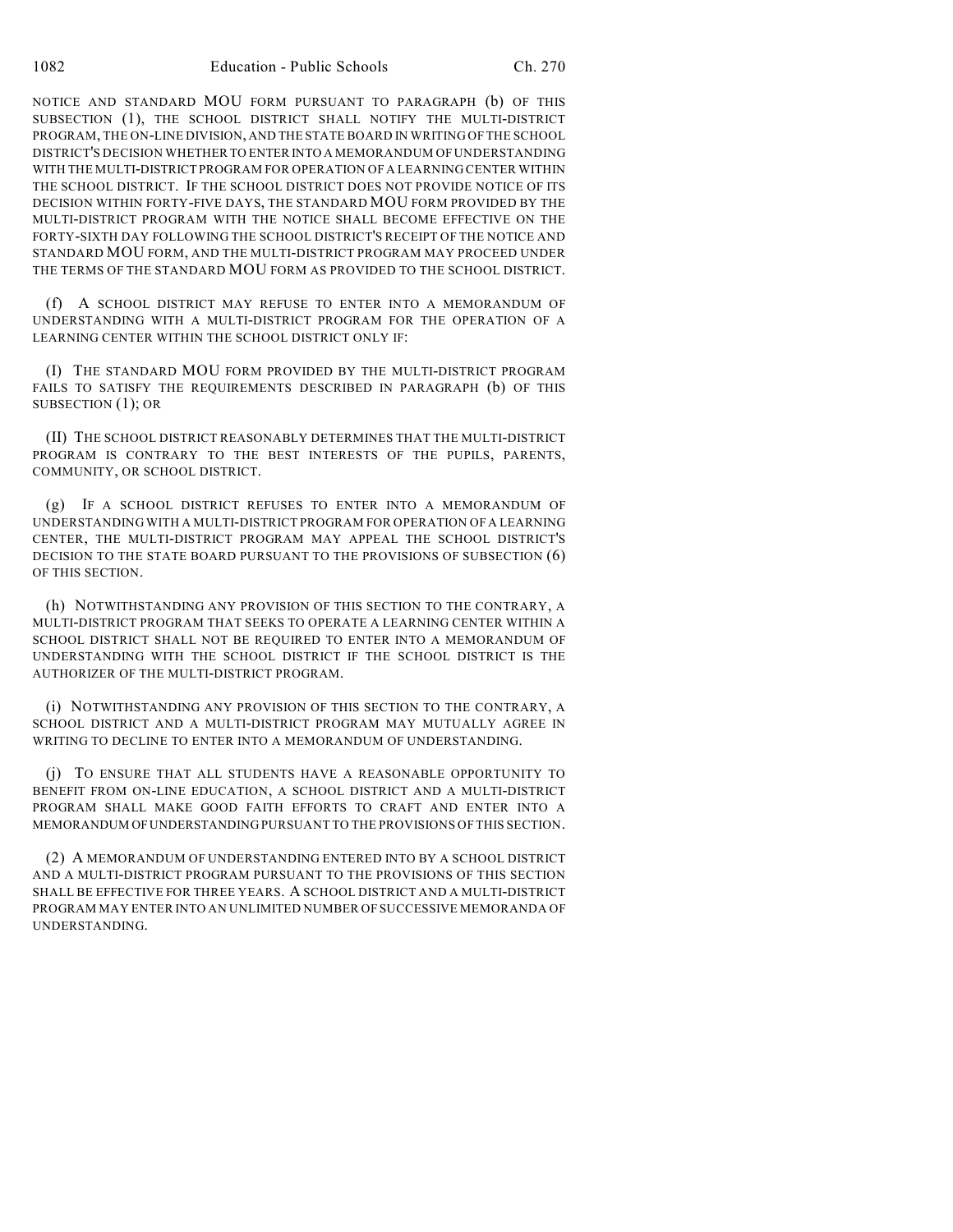(3) IF A SCHOOL DISTRICT AND A MULTI-DISTRICT PROGRAM ENTER INTO A MEMORANDUM OF UNDERSTANDING PURSUANT TO THE PROVISIONS OF THIS SECTION, THE MEMORANDUM OF UNDERSTANDING SHALL INCLUDE CONSIDERATION OF ALL LEARNING CENTERS THAT THE MULTI-DISTRICT PROGRAM PROPOSES, AT THE TIME THE MEMORANDUM OF UNDERSTANDING IS CRAFTED, TO OPERATE WITHIN THE SCHOOL DISTRICT, AND THE MEMORANDUM OF UNDERSTANDING SHALL SUPERSEDE ANY MEMORANDUM OF UNDERSTANDING PREVIOUSLY ENTERED INTO BY THE SCHOOL DISTRICT AND THE MULTI-DISTRICT PROGRAM.

(4) (a) IF A MULTI-DISTRICT PROGRAM IS OPERATING A LEARNING CENTER WITHIN A SCHOOL DISTRICT UNDER THE TERMS OF A MEMORANDUM OF UNDERSTANDING, AND THE MULTI-DISTRICT PROGRAM SEEKS TO OPERATE AN ADDITIONAL LEARNING CENTER WITHIN THE SCHOOL DISTRICT, WHICH ADDITIONAL LEARNING CENTER IS NOT CONTEMPLATED IN AN EXISTING MEMORANDUM OF UNDERSTANDING, THE MULTI-DISTRICT PROGRAM SHALL PROVIDE NOTICE TO THE SCHOOL DISTRICT OF THE MULTI-DISTRICT PROGRAM'S INTENTION TO OPERATE AN ADDITIONAL LEARNING CENTER. THE NOTICE SHALL INCLUDE THE STANDARD MOU FORM.

(b) UPON RECEIVING NOTICE FROM A MULTI-DISTRICT PROGRAM AS DESCRIBED IN PARAGRAPH (a) OF THIS SUBSECTION (4), THE SCHOOL DISTRICT SHALL DECIDE WHETHER TO SEEK TO CRAFT A NEW MEMORANDUM OF UNDERSTANDING WITH THE MULTI-DISTRICT PROGRAM, AND THE SCHOOL DISTRICT SHALL NOTIFY THE MULTI-DISTRICT PROGRAM OF THE SCHOOL DISTRICT'S DECISION WITHIN THIRTY DAYS AFTER RECEIVING THE NOTICE DESCRIBED IN PARAGRAPH (a) OF THIS SUBSECTION (4).

(c) (I) IF THE MULTI-DISTRICT PROGRAM RECEIVES NOTICE WITHIN THIRTY DAYS THAT THE SCHOOL DISTRICT HAS DECIDED TO SEEK TO CRAFT A NEW MEMORANDUM OF UNDERSTANDING, THE MULTI-DISTRICT PROGRAM AND THE SCHOOL DISTRICT SHALL SEEK TO CRAFT A NEW MEMORANDUM OF UNDERSTANDING PURSUANT TO THE PROVISIONS OF THIS SECTION.

(II) IF THE MULTI-DISTRICT PROGRAM DOES NOT RECEIVE NOTICE WITHIN THIRTY DAYS AFTER THE SCHOOL DISTRICT'S DECISION, OR THE MULTI-DISTRICT PROGRAM RECEIVES NOTICE THAT THE SCHOOL DISTRICT HAS DECIDED NOT TO SEEK TO CRAFT A NEW MEMORANDUM OF UNDERSTANDING, THE MULTI-DISTRICT PROGRAM MAY BEGIN TO OPERATE THE ADDITIONAL LEARNING CENTER.

(5) ON OR BEFORE OCTOBER 1, 2007, THE STATE BOARD SHALL APPROVE THE STANDARD MOU FORM, WHICH SHALL, AT A MINIMUM, INCLUDE THE INFORMATION SPECIFIED IN PARAGRAPH (b) OF SUBSECTION (1) OF THIS SECTION. THE STANDARD MOU FORM APPROVED BY THE STATE BOARD SHALL BE BASED ON THE STANDARD MOU FORM RECOMMENDED BY THE ON-LINE DIVISION PURSUANT TO SECTION 22-30.7-103 (3) (d).

(6) (a) ON OR BEFORE JANUARY 1, 2008, THE STATE BOARD SHALL PROMULGATE RULES ESTABLISHING PROCEDURES AND TIMELINES BY WHICH A MULTI-DISTRICT PROGRAM MAY APPEAL TO THE STATE BOARD A DECISION BY A SCHOOL DISTRICT TO REFUSE TO ENTER INTO A MEMORANDUM OF UNDERSTANDING WITH THE MULTI-DISTRICT PROGRAM FOR THE OPERATION OF A LEARNING CENTER WITHIN THE SCHOOL DISTRICT.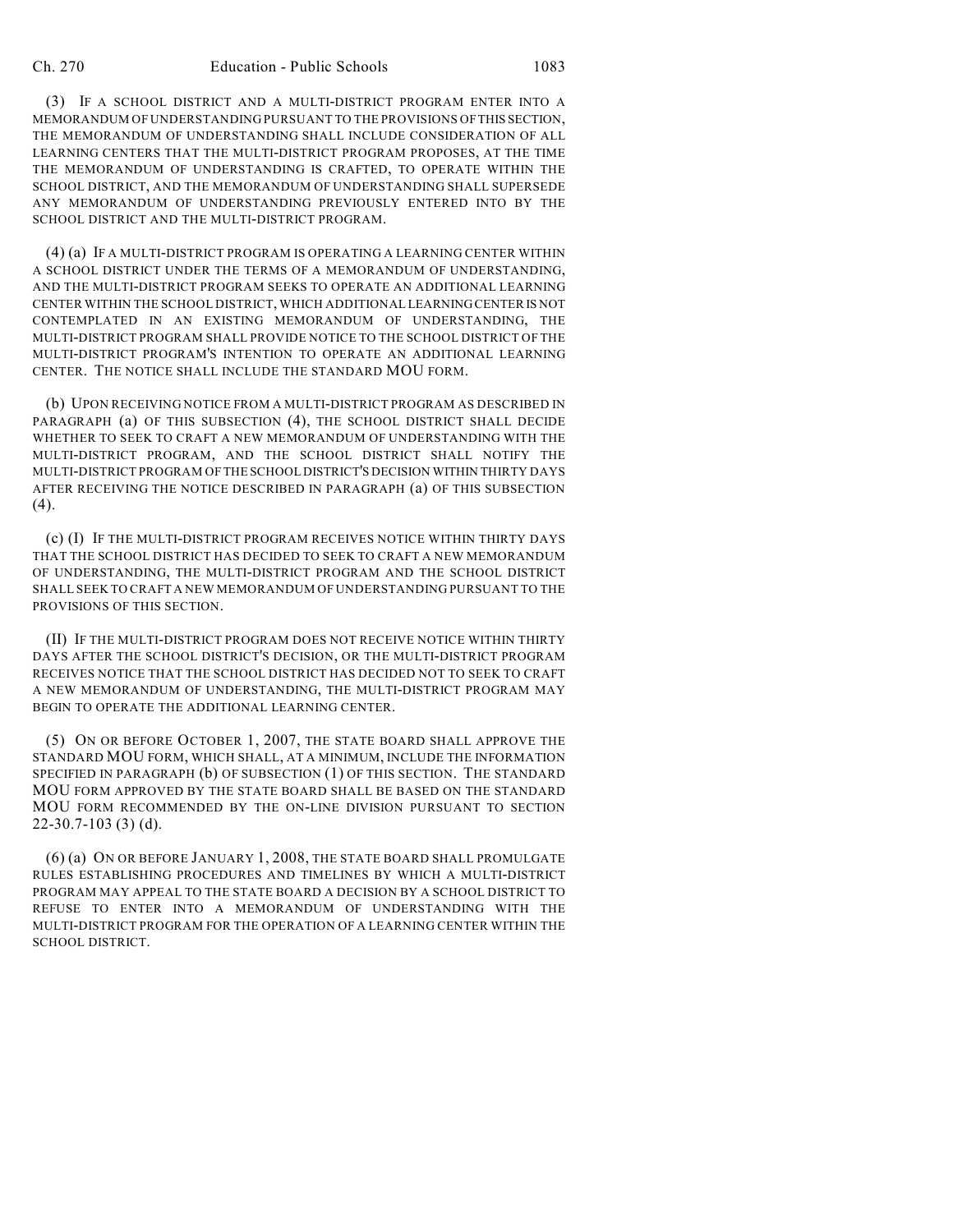(b) IF THE STATE BOARD DETERMINES THAT A SCHOOL BOARD'S DECISION TO REFUSE TO ENTER INTO A MEMORANDUM OF UNDERSTANDING WAS CONTRARY TO THE BEST INTERESTS OF THE PUPILS, PARENTS, COMMUNITY, OR SCHOOL DISTRICT, THE STATE BOARD SHALL ISSUE AN ORDER DIRECTING THE SCHOOL DISTRICT TO ENTER INTO A FINAL MEMORANDUM OF UNDERSTANDING WITH THE MULTI-DISTRICT PROGRAM REGARDING THE PLACEMENT OF ONE OR MORE LEARNING CENTERS WITHIN THE SCHOOL DISTRICT AND TO USE THE STANDARD MOU FORM PROVIDED WITH THE NOTICE PURSUANT TO PARAGRAPH (b) OF SUBSECTION (1) OF THIS SECTION AS THE BASIS FOR THE FINAL MEMORANDUM OF UNDERSTANDING.

(c) UPON RECEIVING NOTICE FROM A MULTI-DISTRICT PROGRAM THAT THE MULTI-DISTRICT PROGRAM IS APPEALING A DECISION BY A SCHOOL DISTRICT TO REFUSE TO ENTER INTO A MEMORANDUM OF UNDERSTANDING WITH THE MULTI-DISTRICT PROGRAM, THE STATE BOARD SHALL RESOLVE THE DISPUTE WITHIN FORTY-FIVE DAYS BY EITHER AFFIRMING THE SCHOOL DISTRICT'S DECISION OR ISSUING AN ORDER DIRECTING THE SCHOOL DISTRICT TO ENTER INTO A MEMORANDUM OF UNDERSTANDING WITH THE MULTI-DISTRICT PROGRAM, AS DESCRIBED IN PARAGRAPH (b) OF THIS SUBSECTION (6).

(7) NOTWITHSTANDING ANY PROVISION OF THIS SECTION TO THE CONTRARY, A MULTI-DISTRICT PROGRAM THAT OPERATES ONE OR MORE LEARNING CENTERS WITHIN A SCHOOL DISTRICT AS OF JANUARY 1, 2007, MAY CONTINUE TO OPERATE LEARNING CENTERS WITHIN THE SCHOOL DISTRICT UNTIL AUGUST 1, 2008, WITHOUT ENTERING INTO A MEMORANDUM OF UNDERSTANDING WITH THE SCHOOL DISTRICT. A MULTI-DISTRICT PROGRAM THAT OPERATES ONE OR MORE LEARNING CENTERS WITHIN A SCHOOL DISTRICT AS OF JANUARY 1, 2007, SHALL PROVIDE NOTIFICATION TO THE SCHOOL DISTRICT ON OR BEFORE SEPTEMBER 1, 2007, OF ANY LEARNING CENTERS BEING OPERATED BY THE MULTI-DISTRICT PROGRAM WITHIN THE SCHOOL DISTRICT. THE NOTICE SHALL INCLUDE THE INFORMATION DESCRIBED IN SUBPARAGRAPHS (I) THROUGH (VIII) OF PARAGRAPH (b) OF SUBSECTION (1) OF THIS **SECTION** 

**SECTION 2. Repeal.** 22-33-104.6, Colorado Revised Statutes, is repealed.

**SECTION 3.** 2-3-1203 (3) (v), Colorado Revised Statutes, is amended BY THE ADDITION OF A NEW SUBPARAGRAPH to read:

**2-3-1203. Sunset review of advisory committees.** (3) The following dates are the dates for which the statutory authorization for the designated advisory committees is scheduled for repeal:

(v) July 1, 2009:

(III) THE ON-LINE LEARNING ADVISORY BOARD, CREATED PURSUANT TO SECTION 22-30.7-104, C.R.S.

**SECTION 4.** 24-1-115, Colorado Revised Statutes, is amended BY THE ADDITION OF A NEW SUBSECTION to read:

**24-1-115. Department of education - creation.** (10) THE DEPARTMENT OF EDUCATION SHALL INCLUDE THE DIVISION OF ON-LINE LEARNING ESTABLISHED IN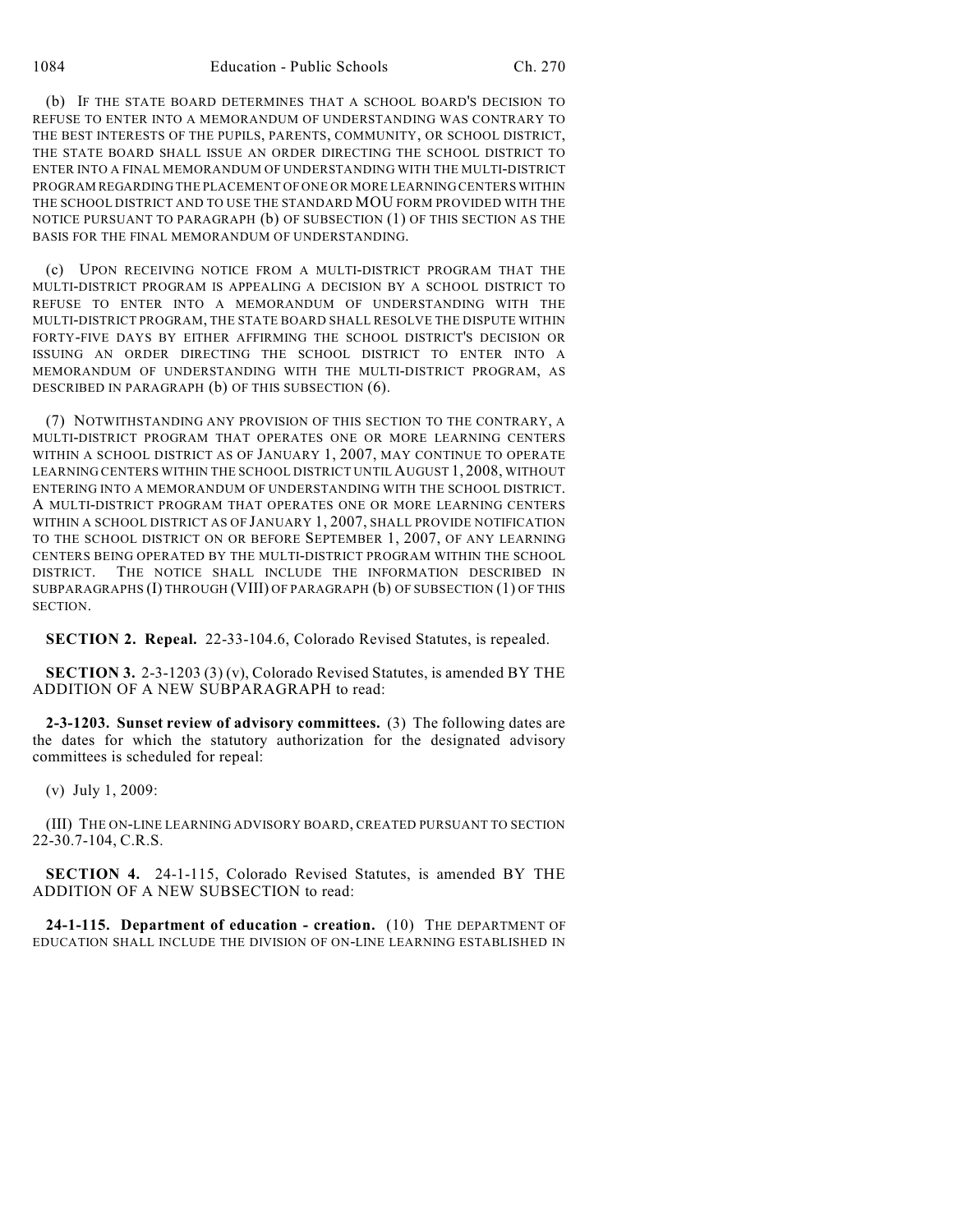SECTION 22-30.7-103, C.R.S., AND ITS POWERS, DUTIES, AND FUNCTIONS, AS IF THE DIVISION WERE TRANSFERRED BY A **TYPE 2** TRANSFER TO THE DEPARTMENT OF EDUCATION.

**SECTION 5.** 22-2-106 (1), Colorado Revised Statutes, is amended BY THE ADDITION OF A NEW PARAGRAPH to read:

**22-2-106. State board - duties - repeal.** (1) It is the duty of the state board:

(f.9) (I) TO PROMULGATE RULES ON OR BEFORE JULY 1, 2008, DEFINING THE PHRASE "COMPLETE EDUCATIONAL PROGRAM" FOR PURPOSES OF SECTION 22-32-109 (2).

(II) THIS PARAGRAPH (f.9) IS REPEALED, EFFECTIVE JULY 2, 2008.

**SECTION 6.** 22-30.5-103 (6), Colorado Revised Statutes, is amended to read:

**22-30.5-103. Definitions.** As used in this part 1, unless the context otherwise requires:

(6) "On-line pupil" means:

(a) FOR THE 2007-08 BUDGET YEAR, a child who receives educational services predominantly through an on-line program created pursuant to section 22-33-104.6 ARTICLE 30.7 OF THIS TITLE.

(b) FOR THE 2008-09 BUDGET YEAR, AND FOR EACH BUDGET YEAR THEREAFTER, MEANS A CHILD WHO RECEIVES EDUCATIONAL SERVICES PREDOMINANTLY THROUGH A MULTI-DISTRICT PROGRAM, AS DEFINED IN SECTION 22-30.7-102 (6), CREATED PURSUANT TO ARTICLE 30.7 OF THIS TITLE.

**SECTION 7.** 22-54-103 (8.5) and (10) (a) (II), Colorado Revised Statutes, are amended to read:

**22-54-103. Definitions.** As used in this article, unless the context otherwise requires:

(8.5) (a) "On-line pupil enrollment" means:

(I) FOR THE 2007-08 BUDGET YEAR, the number of pupils, on October 1 within the applicable budget year or the school day nearest said date, enrolled in, attending, and actively participating in, an on-line program created pursuant to section 22-33-104.6 by the district or by a charter school chartered by the district ARTICLE 30.7 OF THIS TITLE, minus any such pupils who were enrolled in any such on-line programs for the 2001-02 school year. In addition, "on-line pupil enrollment" means the number of pupils who meet the requirements specified in section  $22-33-104.6$  (4) (a) 22-30.7-107 (1) and transfer to an on-line program after October 1 of a school year.

(II) FOR THE 2008-09 BUDGET YEAR, AND FOR BUDGET YEARS THEREAFTER, THE NUMBER OF PUPILS, ON OCTOBER 1 WITHIN THE APPLICABLE BUDGET YEAR OR THE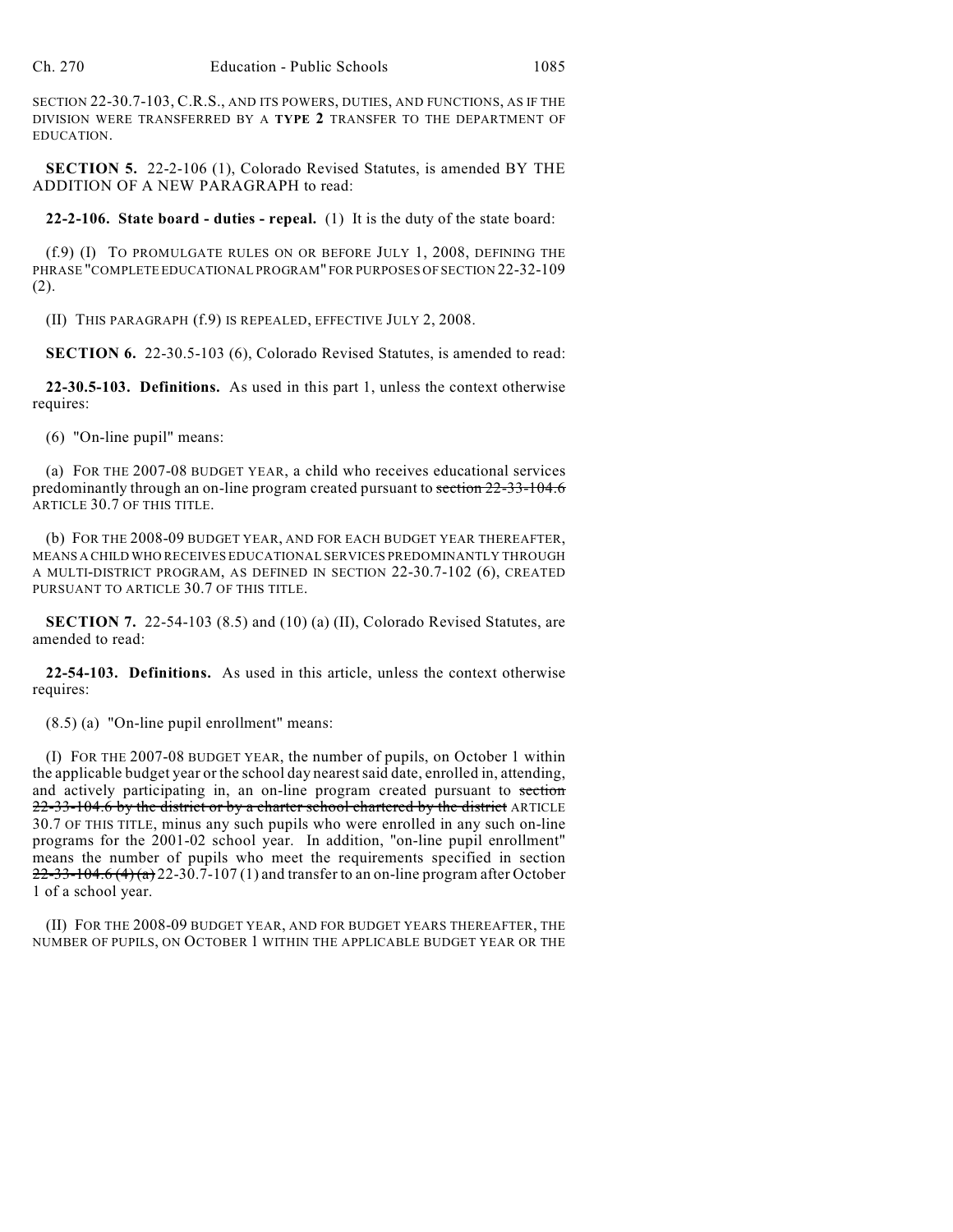SCHOOL DAY NEAREST SAID DATE, ENROLLED IN, ATTENDING, AND ACTIVELY PARTICIPATING IN, A MULTI-DISTRICT PROGRAM, AS DEFINED IN SECTION 22-30.7-102 (6), CREATED PURSUANT TO ARTICLE 30.7 OF THIS TITLE.

(b) For budget years beginning on or after July 1, 2004, a district's on-line pupil enrollment shall include the certified on-line pupil enrollment of each operating institute charter school for which the district is the accounting district. The department of education shall add the institute charter school's certified on-line pupil enrollment to the on-line pupil enrollment of the district prior to calculating the district's total program pursuant to section 22-54-104.

(10) (a) (II) "Pupil enrollment" shall include:

(A) FOR THE 2007-08 BUDGET YEAR, a pupil who was enrolled during the 2001-02 school year in an on-line program authorized pursuant to section 22-33-104.6, AS IT EXISTED PRIOR TO JULY 1, 2007, and who is enrolled and participates in any such on-line program on October 1 within the applicable budget year or the school day nearest said date.

(B) FOR THE 2008-09 BUDGET YEAR, AND FOR BUDGET YEARS THEREAFTER, A PUPIL WHO IS ENROLLED IN, ATTENDING, AND ACTIVELY PARTICIPATING IN A SINGLE-DISTRICT ON-LINE PROGRAM OPERATED PURSUANT TO ARTICLE 30.7 OF THIS TITLE.

**SECTION 8.** 22-30.5-112.1 (1) (k), Colorado Revised Statutes, is amended to read:

**22-30.5-112.1. Charter schools - exclusive jurisdiction districts - authorized on or after July 1, 2004 - financing.** (1) As used in this section, unless the context otherwise requires:

(k) "On-line pupil enrollment" means:

(I) FOR THE 2007-08 BUDGET YEAR, the number of pupils, on October 1 within the applicable budget year or the school day nearest said date, enrolled in, attending, and actively participating in an on-line program created pursuant to section 22-33-104.6 ARTICLE 30.7 OF THIS TITLE by the district charter school, which pupils meet the requirements specified in section  $22-33-104.6$  (4) (a) 22-30.7-107 (1) (a) or are exempt pursuant to rules adopted by the state board pursuant to section  $22-33-104.6$  (7) 22-30.7-107 (1) (c).

(II) FOR THE 2008-09 BUDGET YEAR, AND FOR BUDGET YEARS THEREAFTER, THE NUMBER OF PUPILS, ON OCTOBER 1 WITHIN THE APPLICABLE BUDGET YEAR OR THE SCHOOL DAY NEAREST SAID DATE, ENROLLED IN, ATTENDING, AND ACTIVELY PARTICIPATING IN A MULTI-DISTRICT PROGRAM, AS DEFINED IN SECTION 22-30.7-102 (6), CREATED PURSUANT TO ARTICLE 30.7 OF THIS TITLE, BY THE DISTRICT CHARTER SCHOOL.

**SECTION 9.** 22-30.5-513 (1) (j), Colorado Revised Statutes, is amended to read:

**22-30.5-513. Institute charter schools - funding - repeal.** (1) As used in this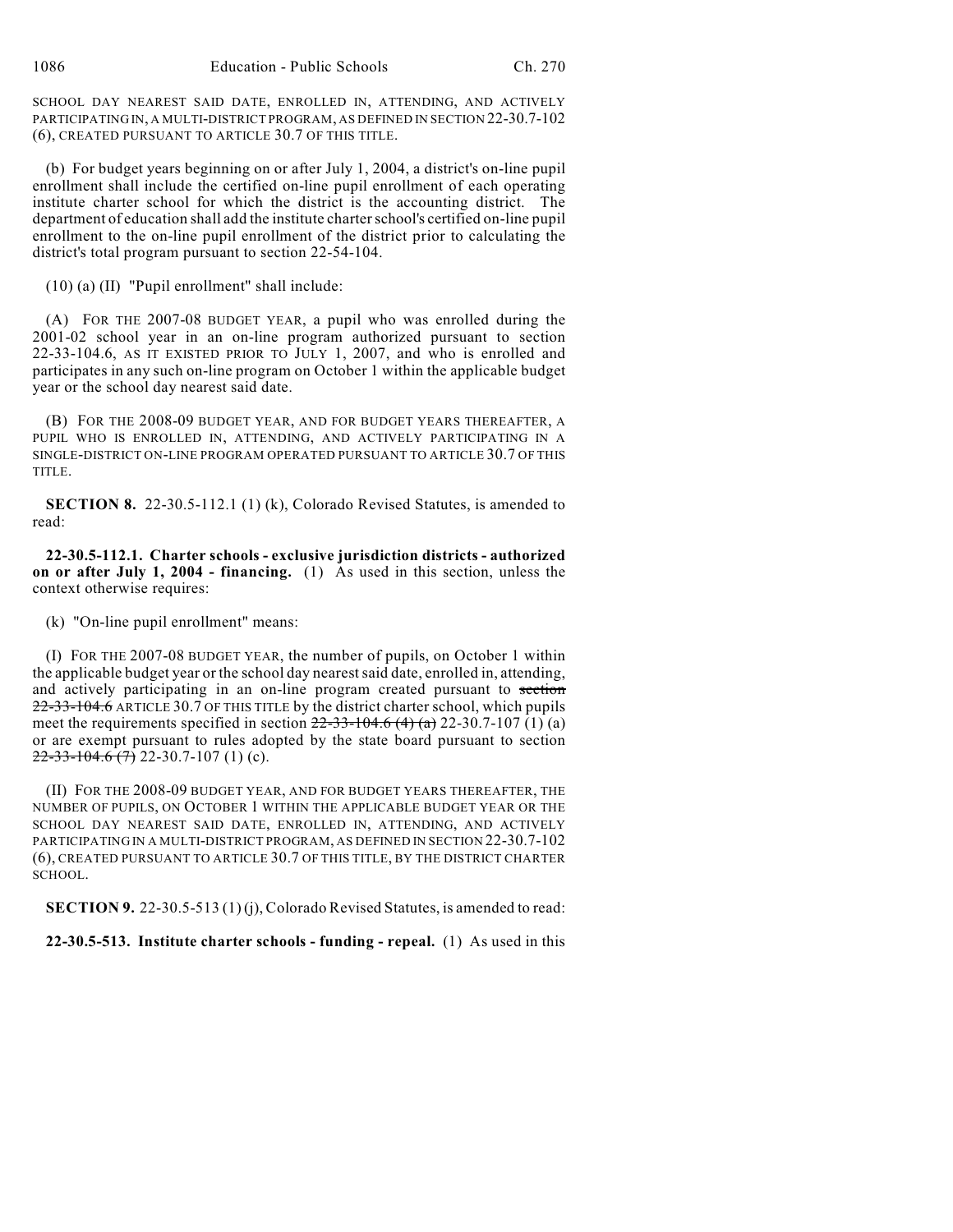section, unless the context otherwise requires:

(j) "On-line pupil enrollment" means:

(I) FOR THE 2007-08 BUDGET YEAR, the number of pupils, on October 1 within the applicable budget year or the school day nearest said date, enrolled in, attending, and actively participating in an on-line program created pursuant to section 22-33-104.6 ARTICLE 30.7 OF THIS TITLE by the institute charter school, which pupils meet the requirements specified in section  $22-33-104.6$  (4) (a) 22-30.7-107 (1) (a) or are exempt pursuant to rules adopted by the state board pursuant to section  $22-33-104.6$  (7) 22-30.7-107 (1) (c).

(II) FOR THE 2008-09 BUDGET YEARS, AND FOR BUDGET YEARS THEREAFTER, THE NUMBER OF PUPILS, ON OCTOBER 1 WITHIN THE APPLICABLE BUDGET YEAR OR THE SCHOOL DAY NEAREST SAID DATE, ENROLLED IN, ATTENDING, AND ACTIVELY PARTICIPATING IN MULTI-DISTRICT PROGRAM, AS DEFINED IN SECTION 22-30.7-102 (6), CREATED PURSUANT TO SECTION ARTICLE 30.7 OF THIS TITLE BY THE INSTITUTE CHARTER SCHOOL.

**SECTION 10.** 22-2-114.1 (3) (a), Colorado Revised Statutes, is amended to read:

**22-2-114.1. Dropout rates - collection of data on grades seven through twelve and development of plans.** (3) (a) For the purposes of school district record keeping and counting pursuant to this section, a "dropout" means a person who is the subject of notification to a school or school district that such person has left or will leave school for any reason, or such person has been absent from class for six consecutive weeks or more in any one school year, except for reasons of expulsion, excused long-term illness, or death, before completion of a high school diploma or its equivalent and who does not transfer to another public or private school or enroll in an approved home study program or in an on-line program pursuant to section 22-33-104.6 ARTICLE 30.7 OF THIS TITLE. Students who are in attendance in an educational program at the end of such school year shall not be reported as dropouts by the school district to the department.

**SECTION 11.** 22-20-109 (4) (a), (5) (a), and (6), Colorado Revised Statutes, are amended to read:

**22-20-109. Tuition - repeal.** (4) (a) When a child with a disability enrolls and attends a school in a district other than the child's district of residence pursuant to the provisions of section 22-36-101, and the school does not provide the child an on-line program pursuant to section 22-33-104.6 ARTICLE 30.7 OF THIS TITLE, the district of residence shall be responsible for paying the tuition charge for educating the child to the district of attendance. The district of attendance shall not charge the district of residence tuition for the excess costs incurred in educating a child with a disability unless the child meets the criteria for funding pursuant to section 22-20-114 (1) (c) (II). The district of attendance shall provide notice to the district of residence in accordance with state board rules adopted pursuant to paragraph (b) of this subsection (4) when a child with a disability applies to enroll in a school in the district of attendance. The amount of the tuition charge shall be determined pursuant to a contract entered into between the two districts pursuant to subsection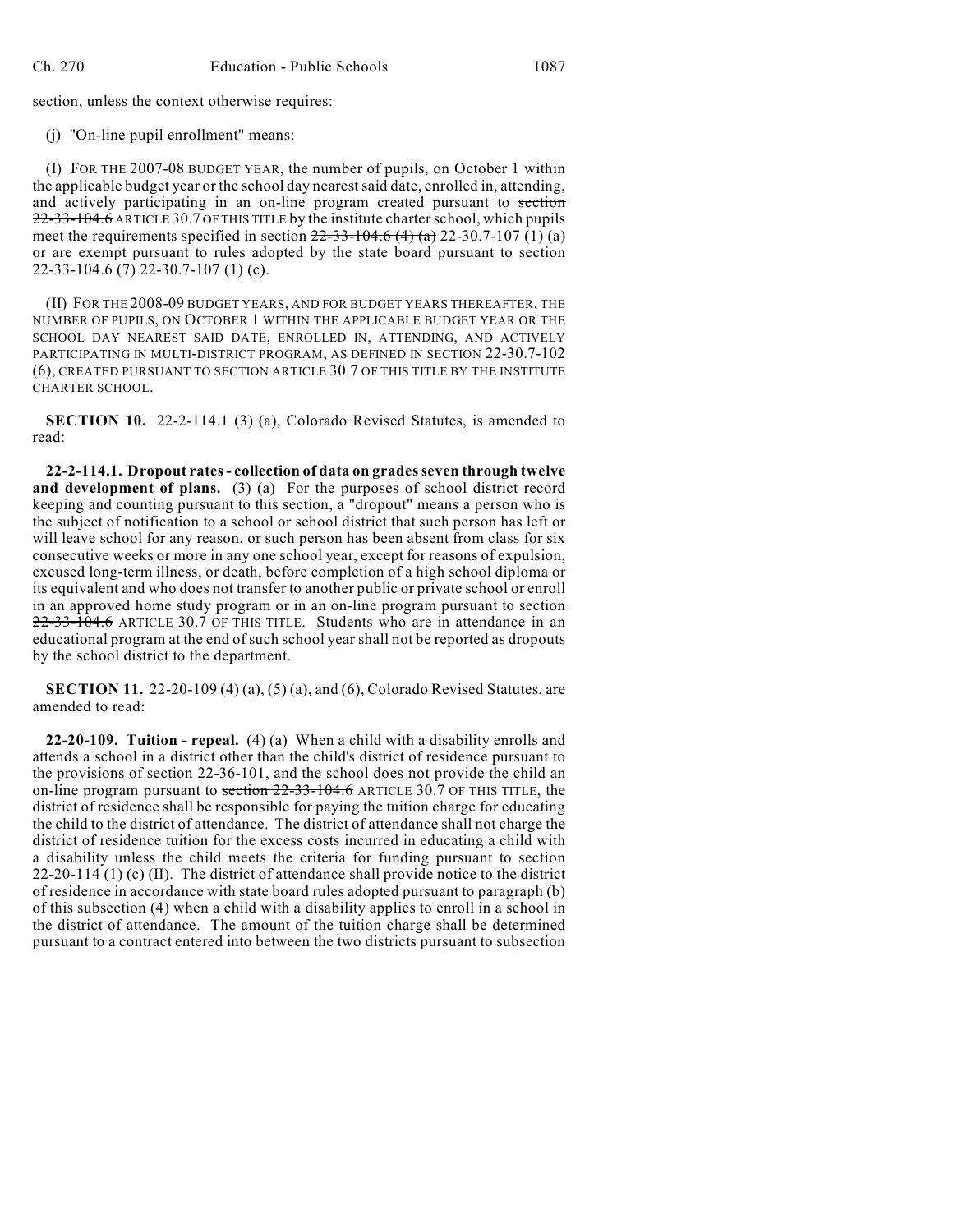(1) of this section. Under the circumstances described in this subsection (4), the provisions of section 22-20-108 (8) shall not apply.

(5) (a) When a child with a disability enrolls in and attends a district charter school pursuant to the provisions of part 1 of article 30.5 of this title or an institute charter school pursuant to part 5 of article 30.5 of this title, including a district or institute charter school that provides an on-line program pursuant to section 22-33-104.6 ARTICLE 30.7 OF THIS TITLE, the district of residence shall be responsible for paying to the district or institute charter school the tuition charge for the excess costs incurred in educating the child. The district or institute charter school shall not charge the district of residence tuition for the excess costs incurred in educating a child with a disability unless the child meets the criteria for funding pursuant to section 22-20-114 (1) (c) (II). The tuition responsibility shall be reflected in a contract between the district or institute charter school and the district of residence in a form approved by the chartering district. The district or institute charter school shall provide notice to the district of residence in accordance with state board rules adopted pursuant to subsection (7) of this section when a child with a disability applies to enroll in the district or institute charter school. The amount of the tuition charge shall be determined pursuant to rules adopted by the state board pursuant to subsection (7) of this section. Under the circumstances described in this subsection (5), the provisions of section 22-20-108 (8) shall not apply.

(6) When a child with a disability enrolls in and attends an on-line program pursuant to section 22-33-104.6 ARTICLE 30.7 OF THIS TITLE that is not provided by a district or institute charter school, the district of residence shall be responsible for paying to the provider of the on-line program the tuition charge for the excess costs incurred in educating the child. The provider of the on-line program shall not charge the district of residence tuition for the excess costs incurred in educating a child with a disability who receives educational services from the provider of the on-line program unless the child meets the criteria for funding pursuant to section  $22-20-114$  (1) (c) (II). The tuition responsibility shall be reflected in a contract between the district of attendance and the district of residence in a form approved by the state board. The on-line provider shall provide notice to the district of residence in accordance with state board rules adopted pursuant to subsection (7) of this section when a child with a disability applies to enroll in the on-line program. The amount of the tuition charge shall be determined pursuant to rules adopted by the state board pursuant to subsection (7) of this section. Under the circumstances described in this subsection (6), the provisions of section 22-20-108 (8) shall not apply.

**SECTION 12.** 22-30.5-104 (8), Colorado Revised Statutes, is amended to read:

**22-30.5-104. Charter school - requirements - authority.** (8) A charter school shall be authorized to offer any educational program, including but not limited to an on-line program pursuant to section 22-33-104.6 ARTICLE 30.7 OF THIS TITLE, that may be offered by a school district and that is research-based and has been proven to be effective, unless expressly prohibited by state law.

**SECTION 13.** 22-30.5-502 (9), Colorado Revised Statutes, is amended to read:

**22-30.5-502. Definitions.** As used in this part 5, unless the context otherwise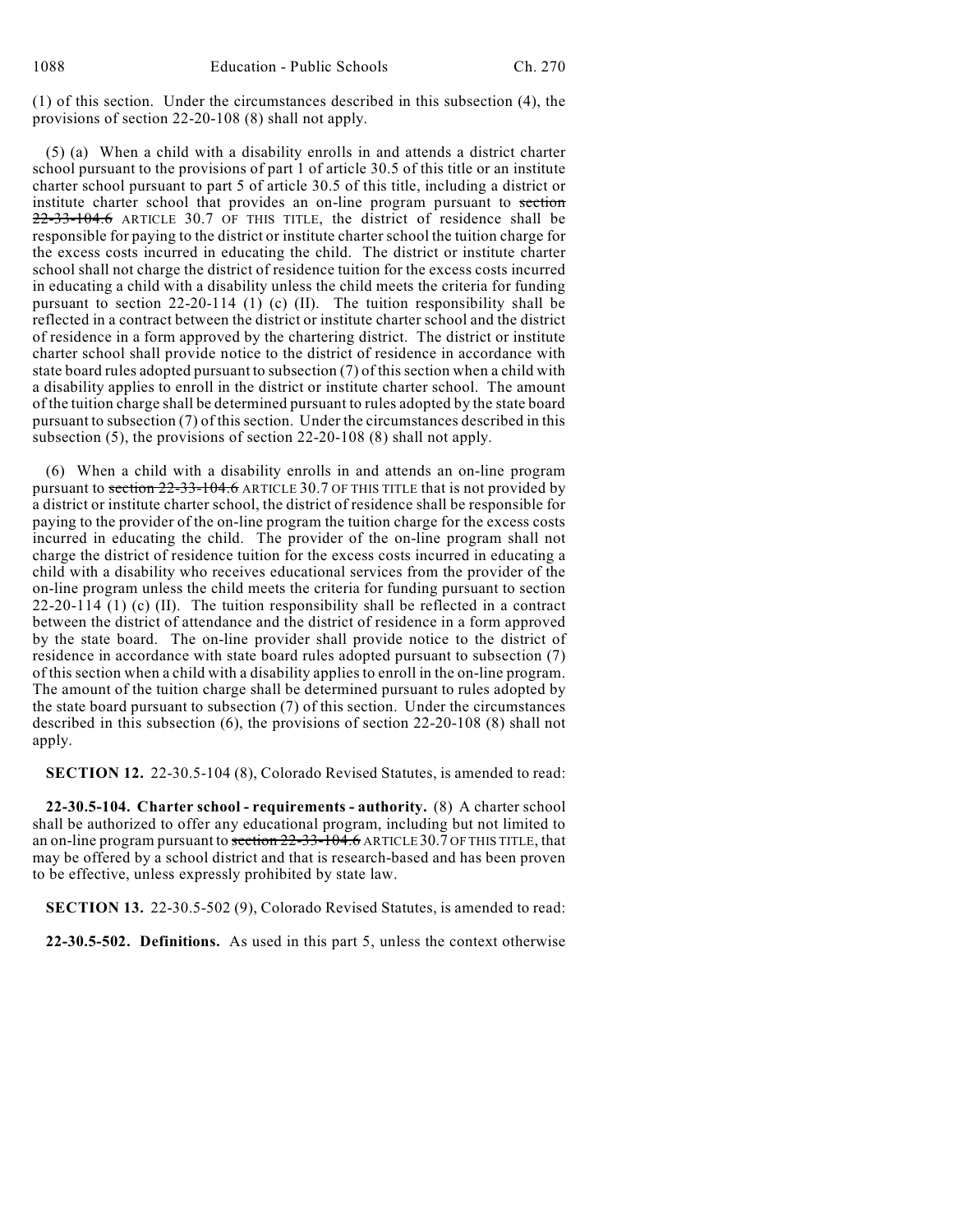requires:

(9) "On-line pupil" means:

(a) FOR THE 2007-08 BUDGET YEAR, a child who receives educational services predominantly through an on-line program created pursuant to section 22-33-104.6 ARTICLE 30.7 OF THIS TITLE;

(b) FOR THE 2008-09 BUDGET YEAR, AND FOR EACH BUDGET YEAR THEREAFTER, A CHILD WHO RECEIVES EDUCATIONAL SERVICES PREDOMINANTLY THROUGH A MULTI-DISTRICT PROGRAM, AS DEFINED IN SECTION 22-30.7-102 (6), CREATED PURSUANT TO ARTICLE 30.7 OF THIS TITLE.

**SECTION 14.** 22-30.5-507 (9), Colorado Revised Statutes, is amended to read:

**22-30.5-507. Institute charter school - requirements - authority.** (9) An institute charter school is authorized to offer any educational program, including but not limited to an on-line program pursuant to section 22-33-104.6 ARTICLE 30.7 OF THIS TITLE, that may be offered by a school district, unless expressly prohibited by its charter contract or by state law.

**SECTION 15.** 22-33-104 (1) (c), Colorado Revised Statutes, as it will become effective July 1, 2007, is amended to read:

**22-33-104. Compulsory school attendance.** (1) (c) A student who participates in an on-line program pursuant to the provisions of section 22-33-104.6 ARTICLE 30.7 OF THIS TITLE shall be deemed to attend school in accordance with the requirements of this subsection (1).

**SECTION 16.** 22-33-105 (5) (a), Colorado Revised Statutes, is amended to read:

**22-33-105. Suspension, expulsion, and denial of admission.** (5) (a) Whenever a petition filed in juvenile court alleges that a child at least twelve years of age but under eighteen years of age has committed an offense that would constitute unlawful sexual behavior, as defined in section 16-22-102 (9), C.R.S., or a crime of violence, as defined in section 18-1.3-406, C.R.S., if committed by an adult or whenever charges filed in district court allege that a child has committed such an offense, basic identification information concerning such child and the details of the alleged delinquent act or offense shall be provided immediately to the school district in which the child is enrolled in accordance with the provisions of section 19-1-304 (5), C.R.S. Upon receipt of such information, the board of education of the school district or its designee shall determine whether the student has exhibited behavior that is detrimental to the safety, welfare, and morals of the other students or of school personnel in the school and whether educating the student in the school may disrupt the learning environment in the school, provide a negative example for other students, or create a dangerous and unsafe environment for students, teachers, and other school personnel. The determination may be made in executive session to the extent allowed by section 24-6-402 (4) (h), C.R.S. If the board of education or its designee, in accordance with the provisions of this subsection (5), makes a determination that the student should not be educated in the school, it may proceed with suspension or expulsion in accordance with subsection (2) of this section and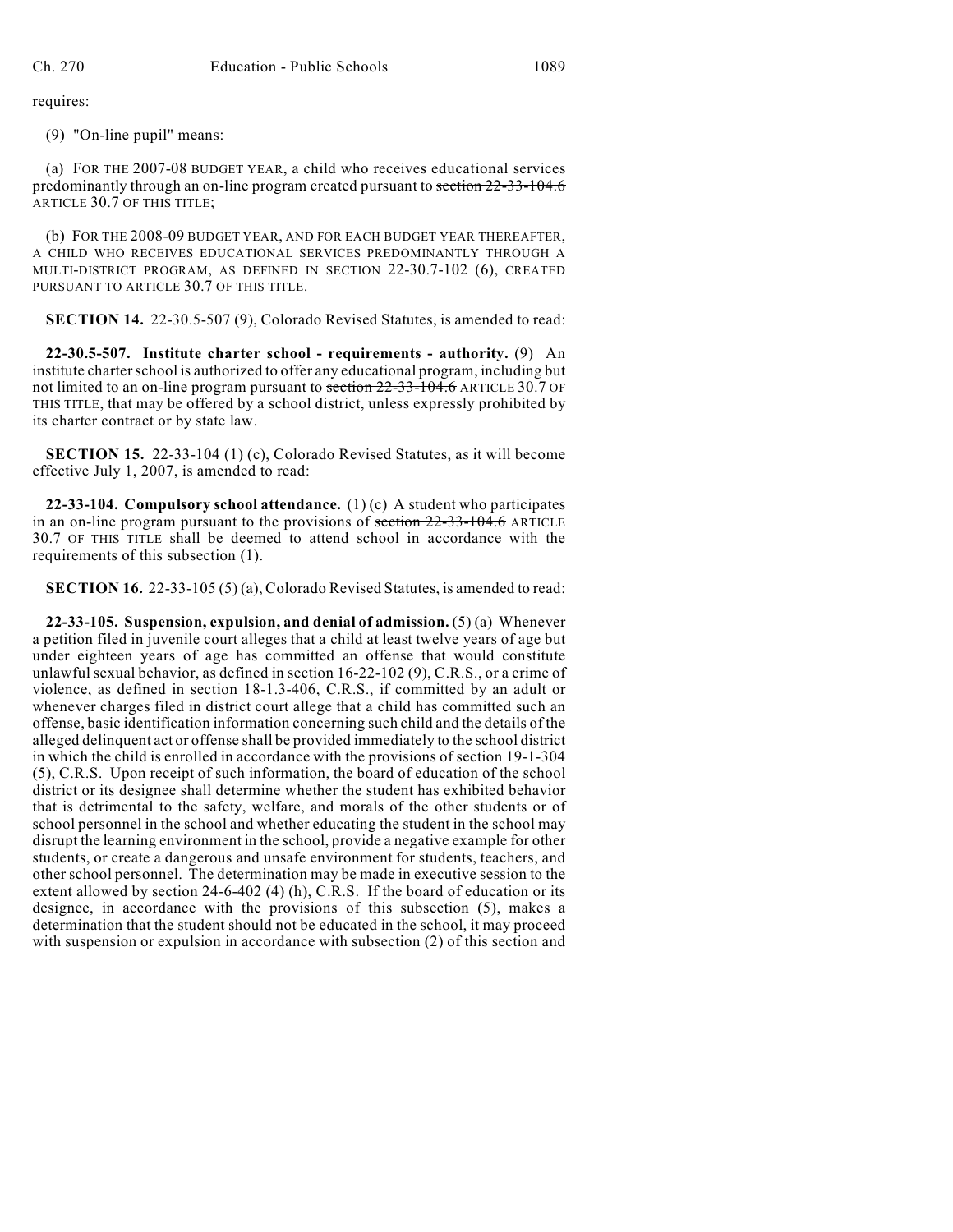section 22-33-106. Alternatively, the board of education or its designee may determine that it will wait until the conclusion of the juvenile proceedings to consider the expulsion matter, in which case it shall be the responsibility of the district to provide the student with an appropriate alternate education program, including but not limited to an on-line program authorized pursuant to section 22-33-104.6 ARTICLE 30.7 OF THIS TITLE, or a home-based education program during the period pending the resolution of the juvenile proceedings. Information made available to the school district and not otherwise available to the public pursuant to the provisions of section 19-1-304, C.R.S., shall remain confidential.

**SECTION 17.** 22-30.5-112 (2) (a.5) (II.5), Colorado Revised Statutes, is amended to read:

**22-30.5-112. Charter schools - financing - guidelines.** (2) (a.5) As used in this subsection (2):

 $(II.5)$  "District per pupil on-line funding" means the minimum per pupil A SCHOOL DISTRICT'S ON-LINE funding, as defined SPECIFIED in section  $22-54-104$  $(3.5)$  22-54-104 (4.5), DIVIDED BY THE DISTRICT'S ON-LINE PUPIL ENROLLMENT for any budget year.

**SECTION 18.** 22-30.5-112.1 (1) (i), Colorado Revised Statutes, is amended to read:

**22-30.5-112.1. Charter schools - exclusive jurisdiction districts - authorized on or after July 1, 2004 - financing.** (1) As used in this section, unless the context otherwise requires:

(i) "District per pupil on-line funding" means the minimum per pupil A SCHOOL DISTRICT'S ON-LINE funding, as defined SPECIFIED in section  $22-54-104$  (3.5) 22-54-104 (4.5), DIVIDED BY THE DISTRICT'S ON-LINE PUPIL ENROLLMENT for any budget year.

**SECTION 19.** 22-30.5-112 (2) (a.7), Colorado Revised Statutes, is amended to read:

**22-30.5-112. Charter schools - financing - guidelines.** (2) (a.7) For the 2000-01 budget year and budget years thereafter, each charter school shall annually allocate the minimum per pupil dollar amount specified in section 22-54-105 (2) (b), multiplied by the number of students enrolled in the charter school who are not on-line pupils STUDENTS ENROLLED IN AN ON-LINE PROGRAM, AS DEFINED IN SECTION 22-30.7-102 (9), to a fund created by the charter school for capital reserve purposes, as set forth in section 22-45-103 (1) (c) and (1) (e), or solely for the management of risk-related activities, as identified in section 24-10-115, C.R.S., and article 13 of title 29, C.R.S., or among such allowable funds. Said moneys shall be used for the purposes set forth in section  $22-45-103$  (1) (c) and (1) (e) and may not be expended by the charter school for any other purpose.

**SECTION 20.** 22-30.5-112.3 (1) (a.7) (II), Colorado Revised Statutes, is amended to read: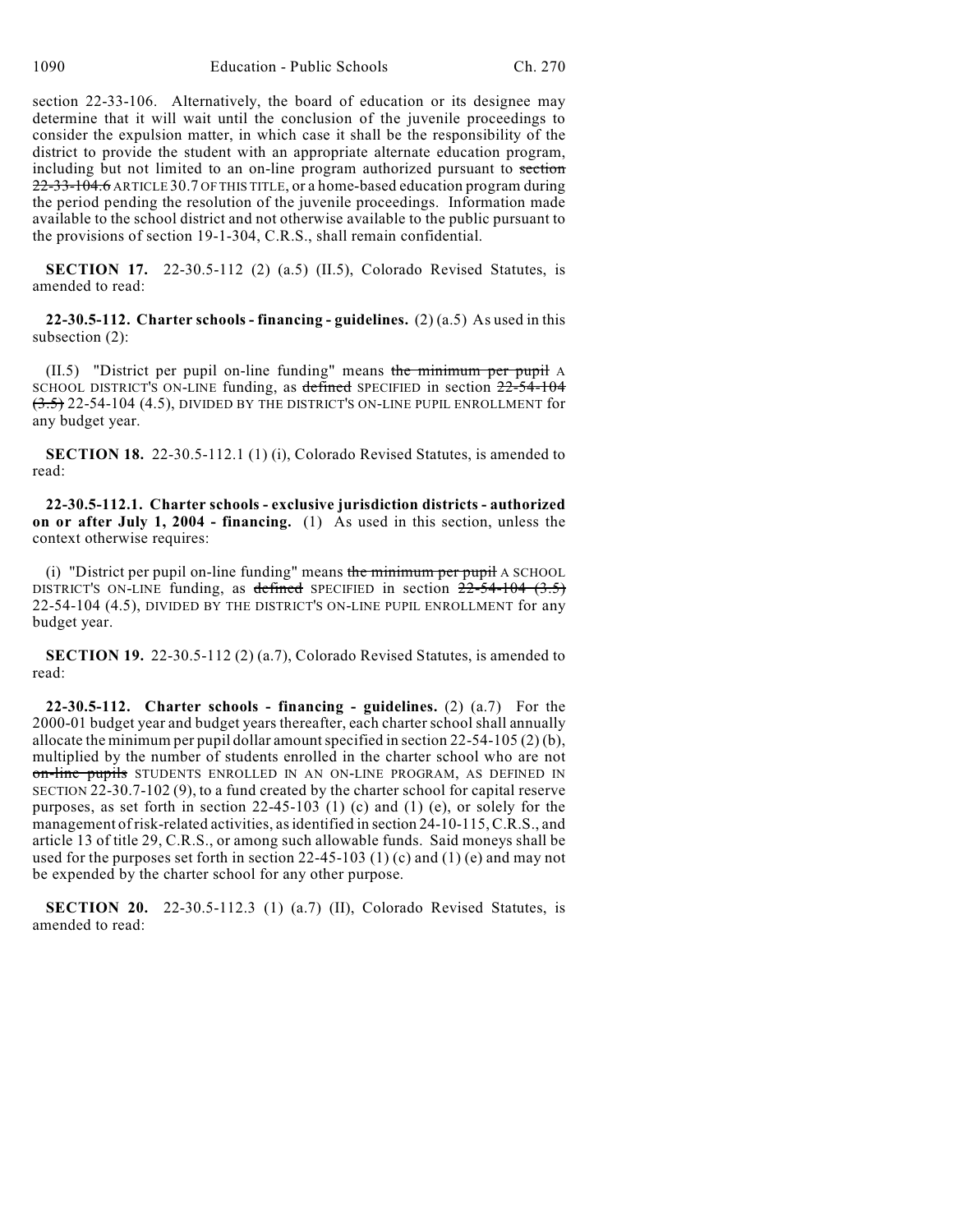**22-30.5-112.3. Charter schools - additional aid from district.** (1) (a.7) (II) As used in this paragraph  $(a.7)$ , "pupils" means pupils, other than on-line pupils PUPILS ENROLLED IN AN ON-LINE PROGRAM, AS DEFINED IN SECTION 22-30.7-102 (9), WHO ARE enrolled in a charter school.

**SECTION 21.** 22-30.5-513 (1) (g), Colorado Revised Statutes, is amended to read:

**22-30.5-513. Institute charter schools - funding - repeal.** (1) As used in this section, unless the context otherwise requires:

(g) "Accounting district's per pupil on-line funding" means the minimum per pupil funding, as defined in section  $22-54-104$   $(3.5)$ , ON-LINE FUNDING, AS SPECIFIED IN SECTION 22-54-104 (4.5), for any budget year.

**SECTION 22.** 22-30.5-514 (1) and (2), Colorado Revised Statutes, are amended to read:

**22-30.5-514. Institute charter school - capital reserve, risk management, and instructional purposes.** (1) For the 2004-05 budget year and budget years thereafter, each institute charter school shall annually allocate the minimum per pupil dollar amount specified in section 22-54-105 (2) (b), multiplied by the number of students enrolled in the institute charter school who are not on-line pupils STUDENTS ENROLLED IN AN ON-LINE PROGRAM, AS DEFINED IN SECTION 22-30.7-102 (9), to a fund created by the institute charter school for capital reserve purposes, as set forth in section 22-45-103 (1) (c) and (1) (e), or solely for the management of risk-related activities, as identified in section 24-10-115, C.R.S., and article 13 of title 29, C.R.S., or among such allowable funds. Said moneys shall be used for the purposes set forth in section 22-45-103 (1) (c) and (1) (e) and may not be expended by the institute charter school for any other purpose.

(2) For the 2004-05 budget year and budget years thereafter, each institute charter school shall annually allocate the minimum per pupil dollar amount specified in section 22-54-105 (1) (b), multiplied by the number of students enrolled in the institute charter school who are not on-line pupils STUDENTS ENROLLED IN AN ON-LINE PROGRAM, AS DEFINED IN SECTION 22-30.7-102 (9), to accounts created by the institute charter school for instructional supplies and materials, instructional capital outlays, or other instructional purposes, as set forth in section 22-45-103 (1) (a) (II), or among such accounts. Moneys may be transferred among the three accounts. The moneys in the accounts shall be used for the purposes set forth in section 22-45-103 (1) (a) (II) and may not be expended by the institute charter school for any other purpose. Any moneys in the accounts that are not projected to be expended during a budget year shall be budgeted for the purposes set forth in section 22-45-103 (1) (a) (II) in the next budget year. Nothing in this subsection (2) shall be construed to require that interest on moneys in the accounts be specifically allocated to the accounts.

**SECTION 23.** 22-30.5-515 (1) (b), Colorado Revised Statutes, is amended to read:

**22-30.5-515. Institute charter school - additional aid.** (1) (b) As used in this